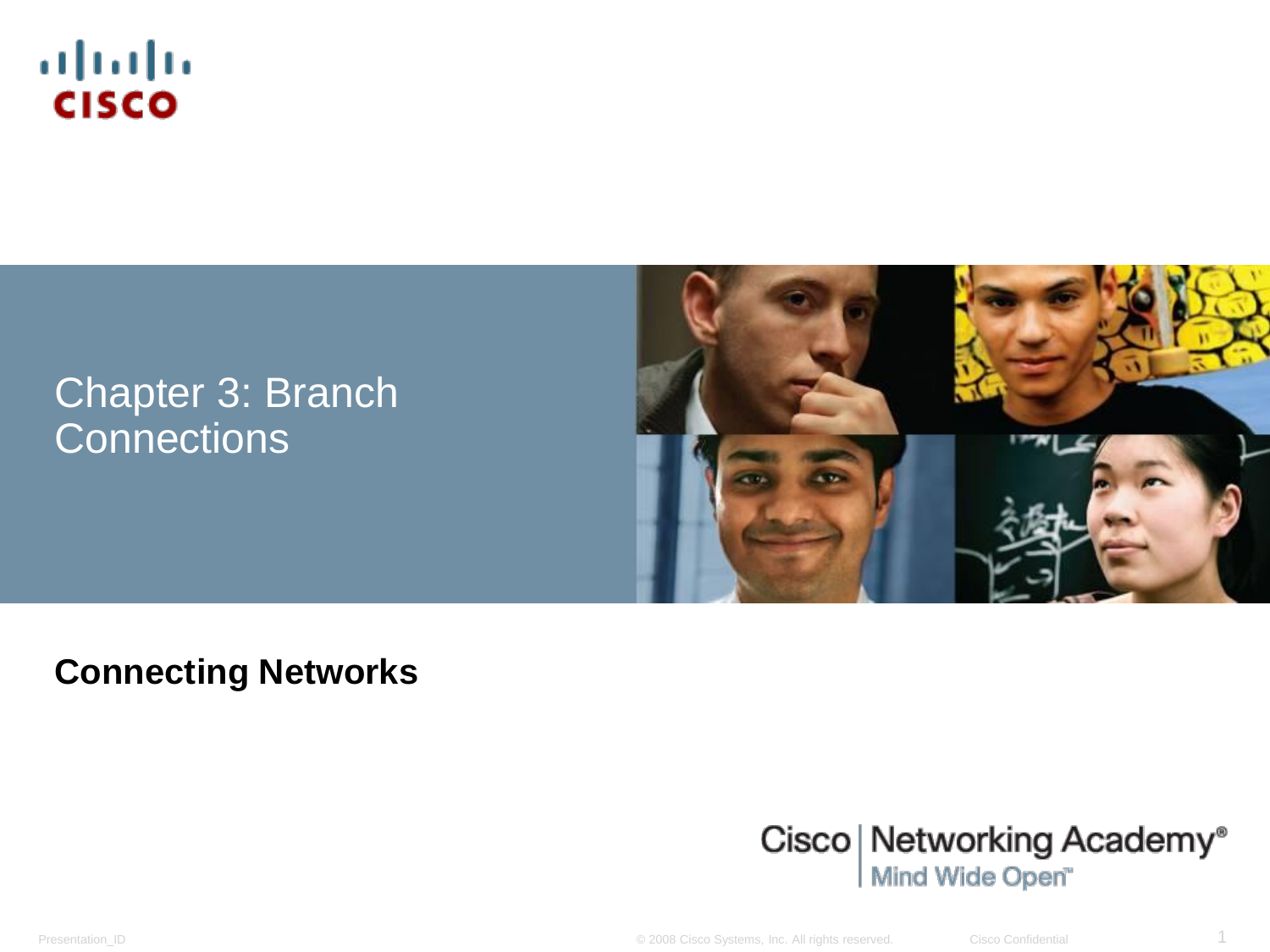



# **Chapter 3- Sections & Objectives**

- 3.1 Remote Access Connections
	- Select broadband remote access technologies to support business requirements.
- 3.2 PPPoE
	- Configure a Cisco router with PPPoE.
- $\blacksquare$  3.3 VPNs
	- Explain how VPNs secure site-to-site and remote access connectivity.
- 3.4 GRE
	- Implement a GRE tunnel.

## $-3.5$  eBGP

• Implement eBGP in a single-homed remote access network.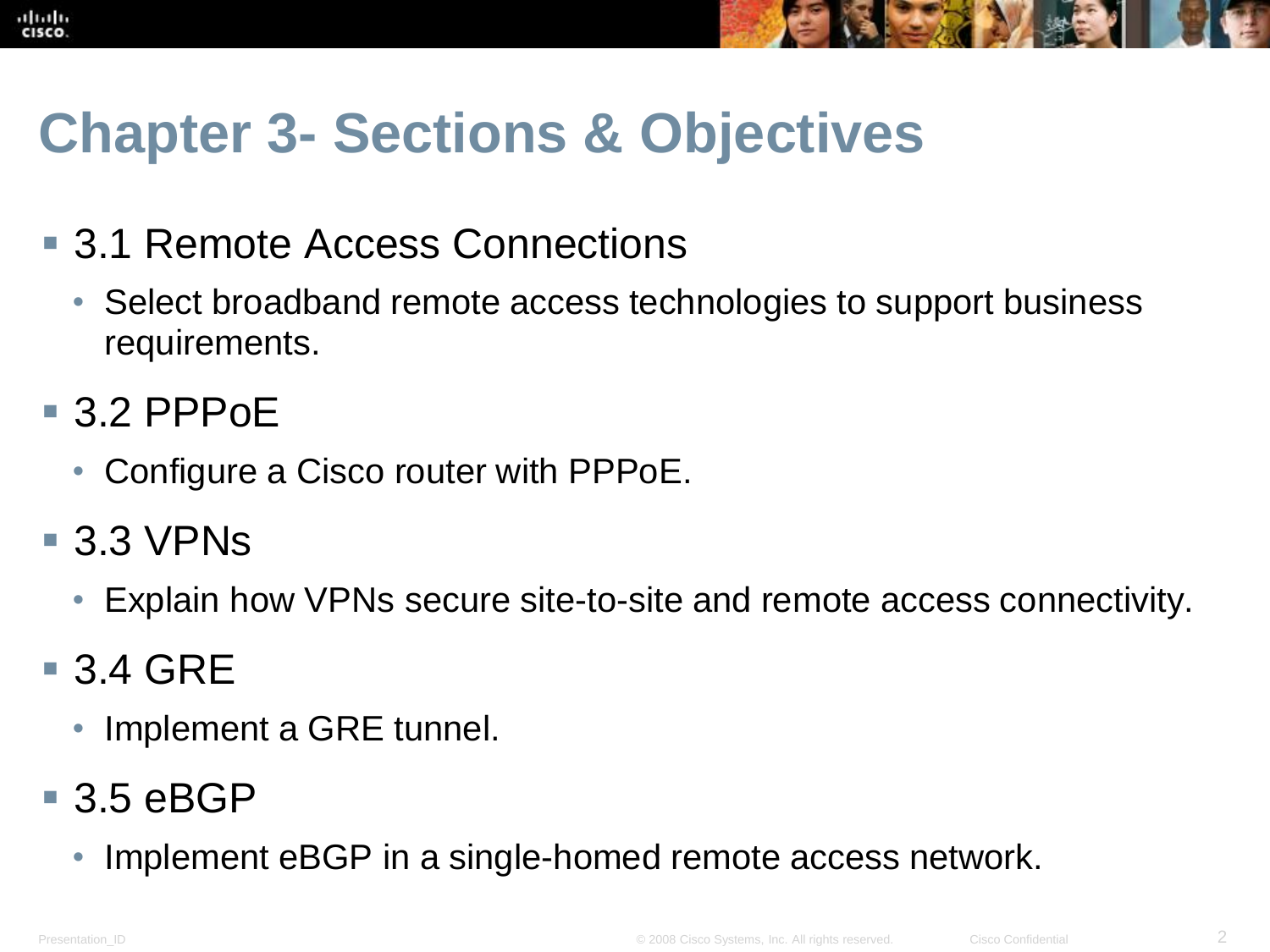

#### 3.1 Remote Access **Connections**





Presentation\_ID **Example 2008** Cisco Systems, Inc. All rights reserved. Cisco Confidential Cisco Confidential 3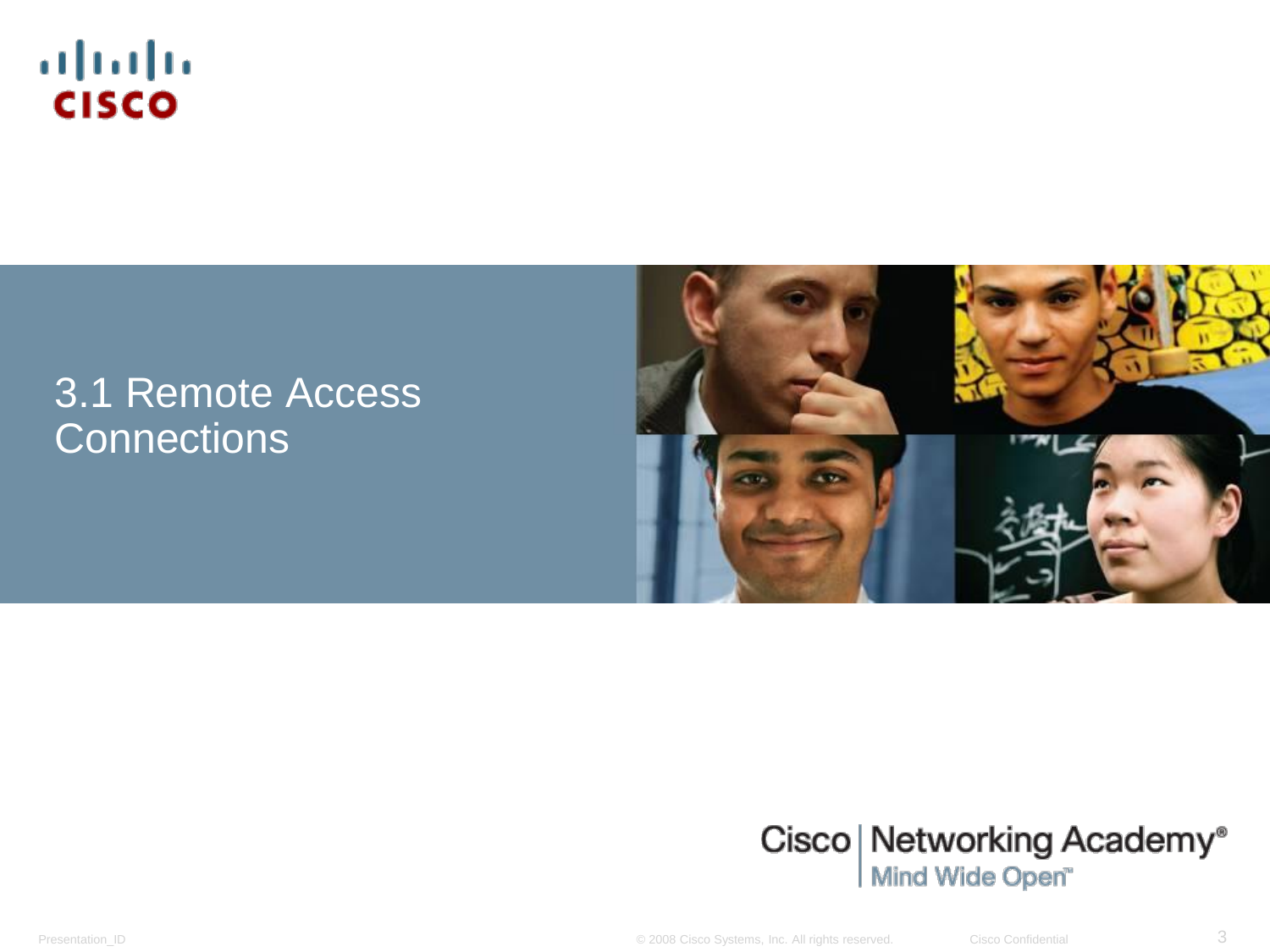



#### **Remote Access Connections Broadband Connections**

- The cable system uses a coaxial cable that carries radio frequency (RF) signals across the network.
- A headend CMTS communicates with CMs located in subscriber homes.
- The HFC network is a mixed optical-coaxial network in which optical fiber replaces the lower bandwidth coaxial cable.Servers

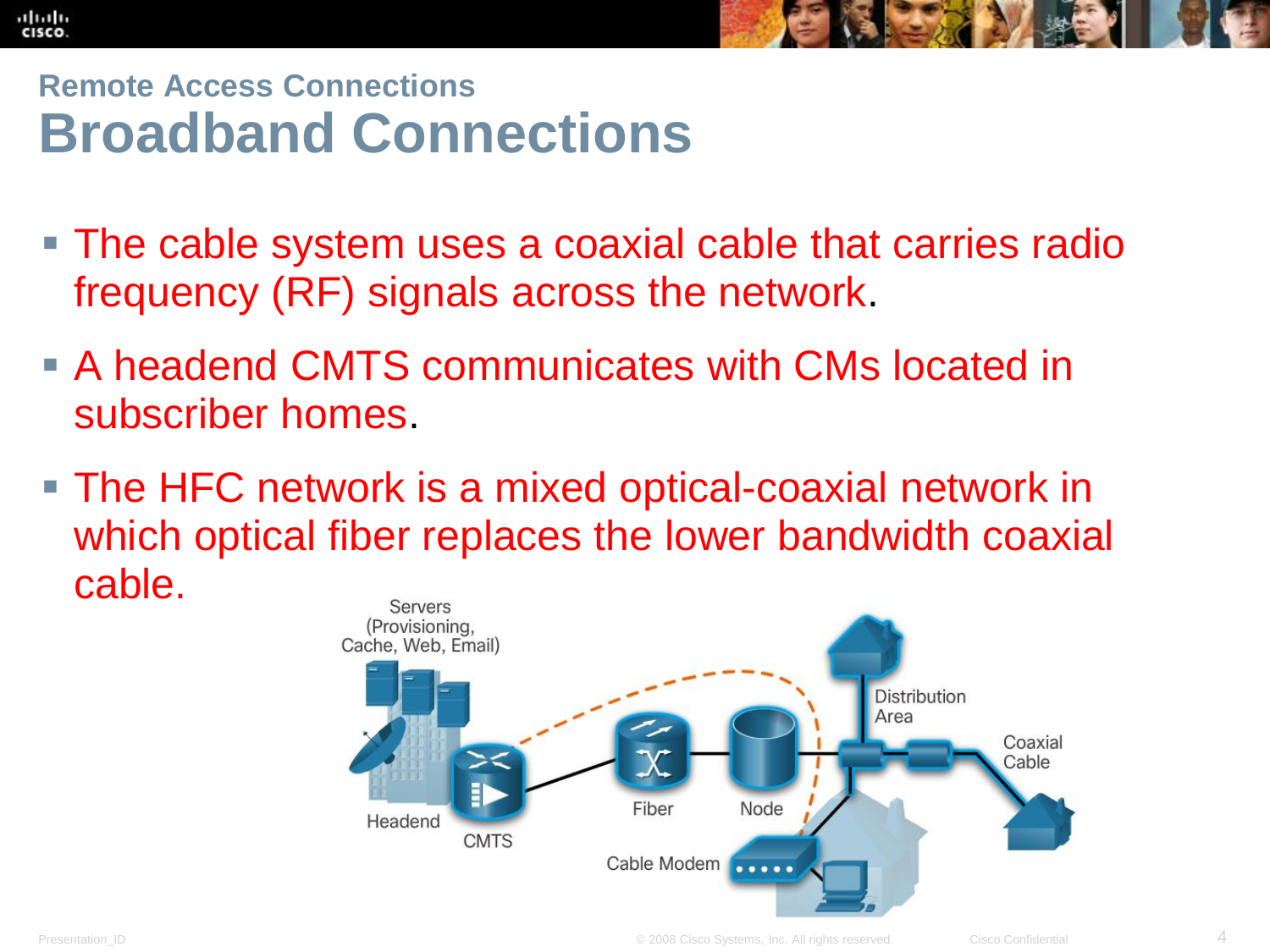#### **Remote Access Connections Broadband Connections**

- A Digital Subscriber Line (DSL) is a means of providing highspeed connections over installed copper wires.
- The two important components are the DSL transceiver and the DSLAM
- The advantage that DSL has over cable technology is that DSL is not a shared medium. Each user has a separate direct connection to the DSLAM.

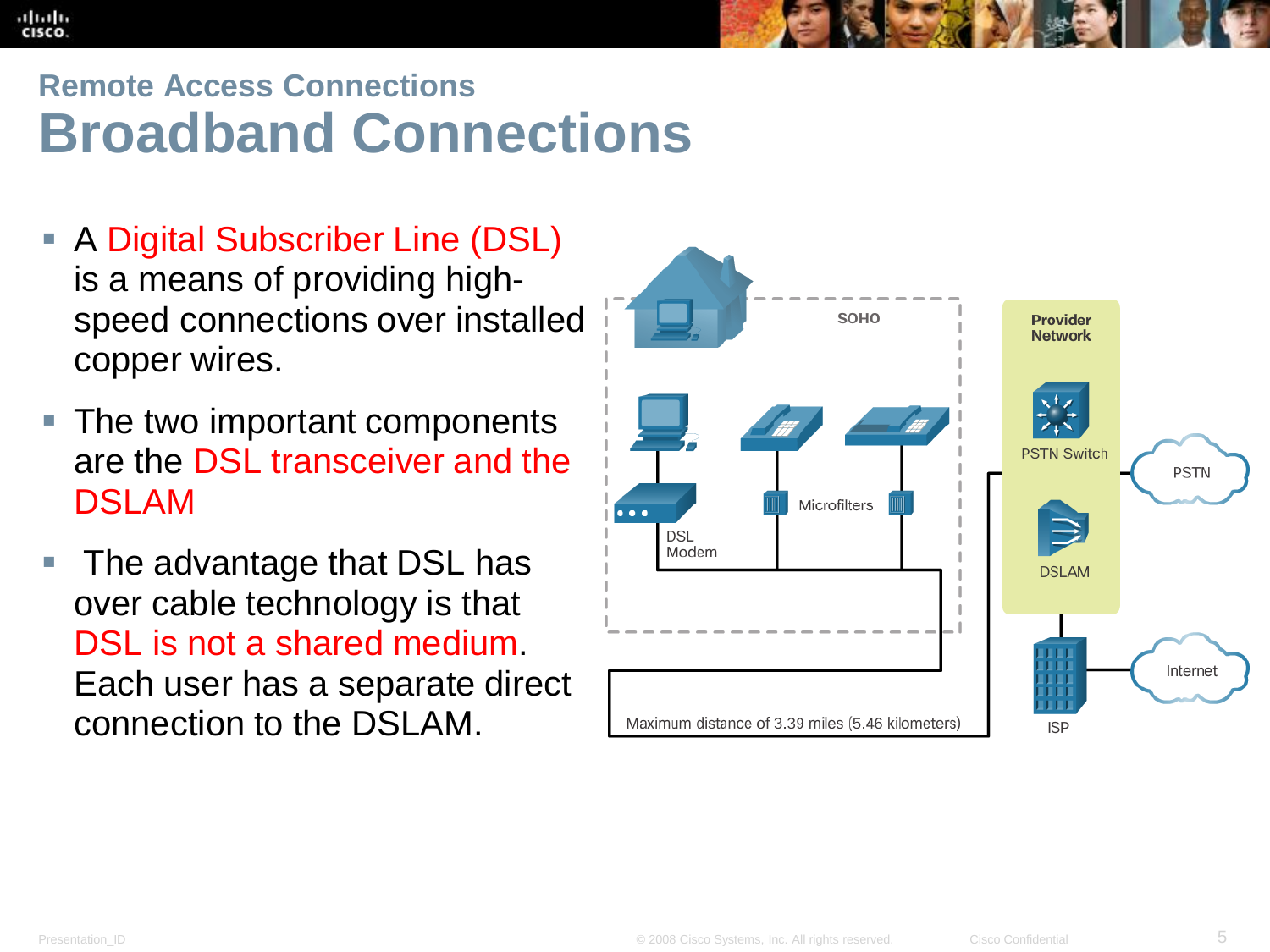



#### **Remote Access Connections Broadband Connections**

- Developments in broadband wireless technology are increasing wireless availability through three main technologies:
	- **Municipal Wi-Fi**  Most municipal wireless networks use a mesh of interconnected access points. Each access point is in range and can communicate with at least two other access points. The mesh blankets a particular area with radio signals.
	- **Cellular/mobile** Mobile phones use radio waves to communicate through nearby cell towers. Cellular/mobile broadband access consists of various standards.
	- **Satellite Internet**  Satellite Internet services are used in locations where land-based Internet access is not available, or for temporary installations that are mobile. Internet access using satellites is available worldwide.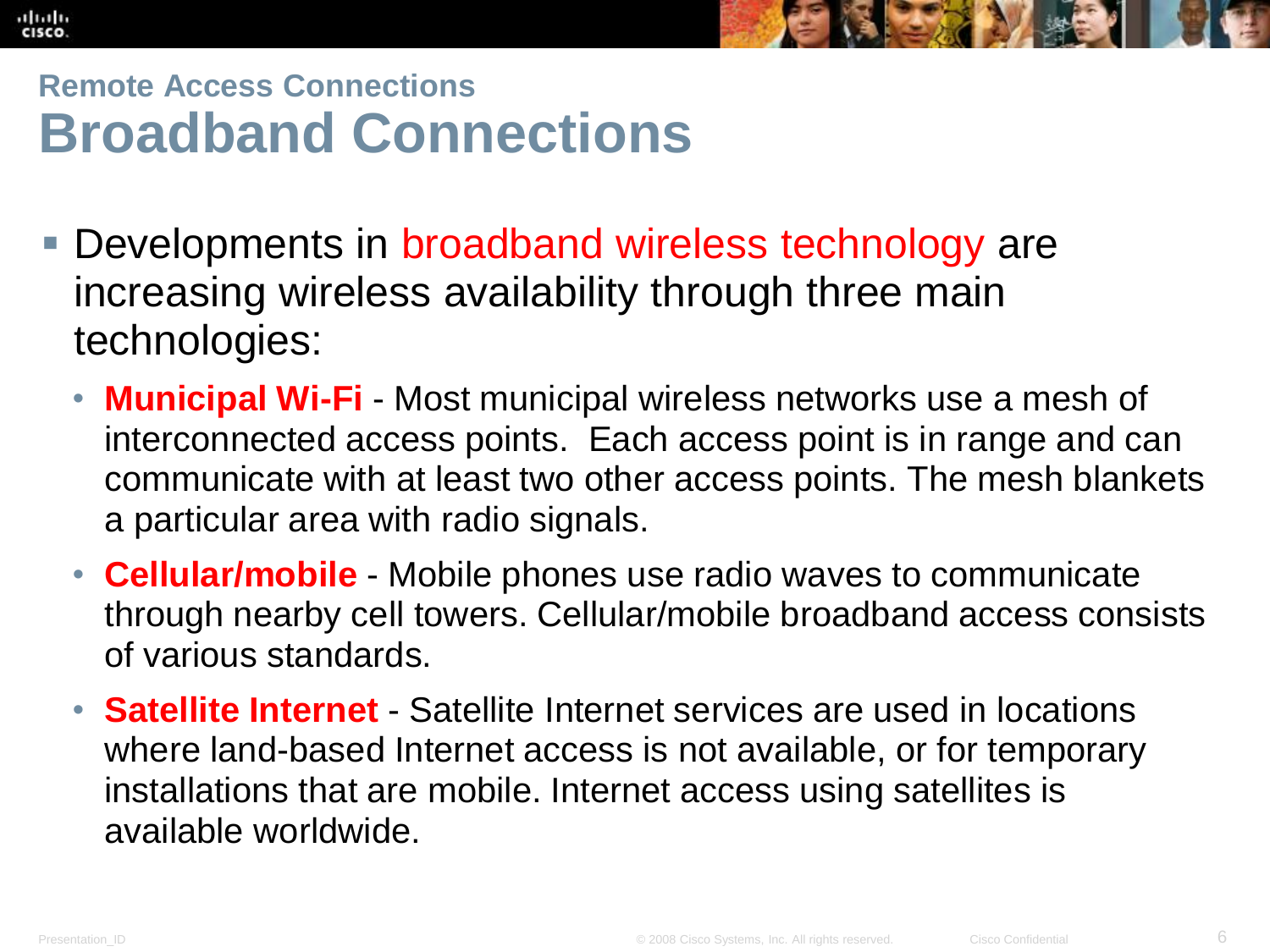



#### **Remote Access Connections Select a Broadband Connection**

- Each broadband solution has advantages and disadvantages.
- Some factors to consider in making a decision include:
	- **Cable** Bandwidth is shared by many users, upstream data rates are often slow during high-usage hours in areas with over-subscription.
	- **DSL** Limited bandwidth that is distance sensitive (in relation to the ISP's central office), upstream rate is proportionally quite small compared to downstream rate.
	- **Fiber-to-the-Home** Requires fiber installation directly to the home.
	- **Cellular/Mobile** Coverage is often an issue, even within a SOHO where bandwidth is relatively limited.
	- **Wi-Fi Mesh** Most municipalities do not have a mesh network deployed; if it is available and the SOHO is in range, then it is a viable option.
	- **Satellite** Expensive, limited capacity per subscriber; often provides access where no other access is possible.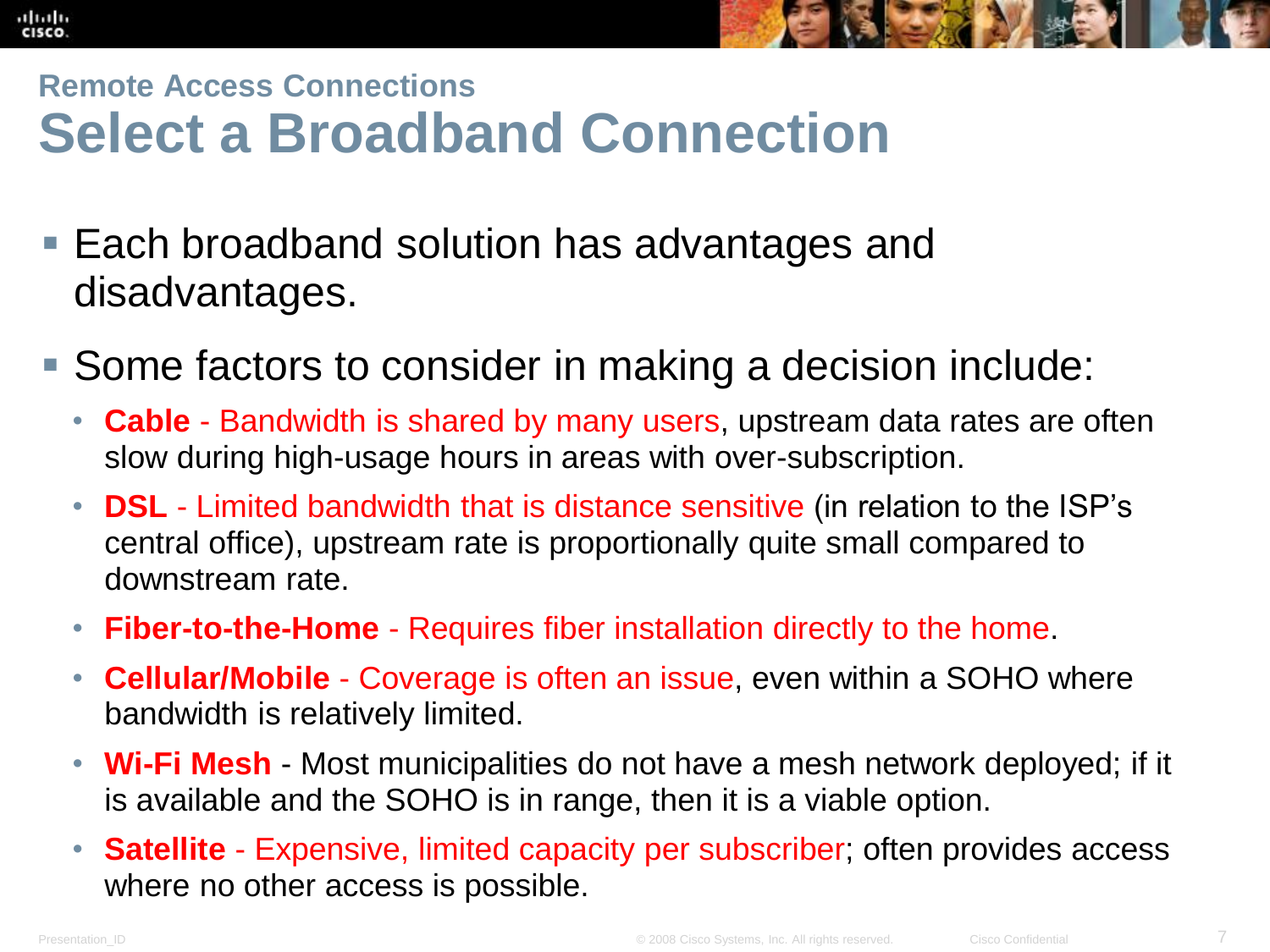

#### 3.2 Varieties of Spanning Tree Protocols





Presentation\_ID **Example 2008** Cisco Systems, Inc. All rights reserved. Cisco Confidential **8**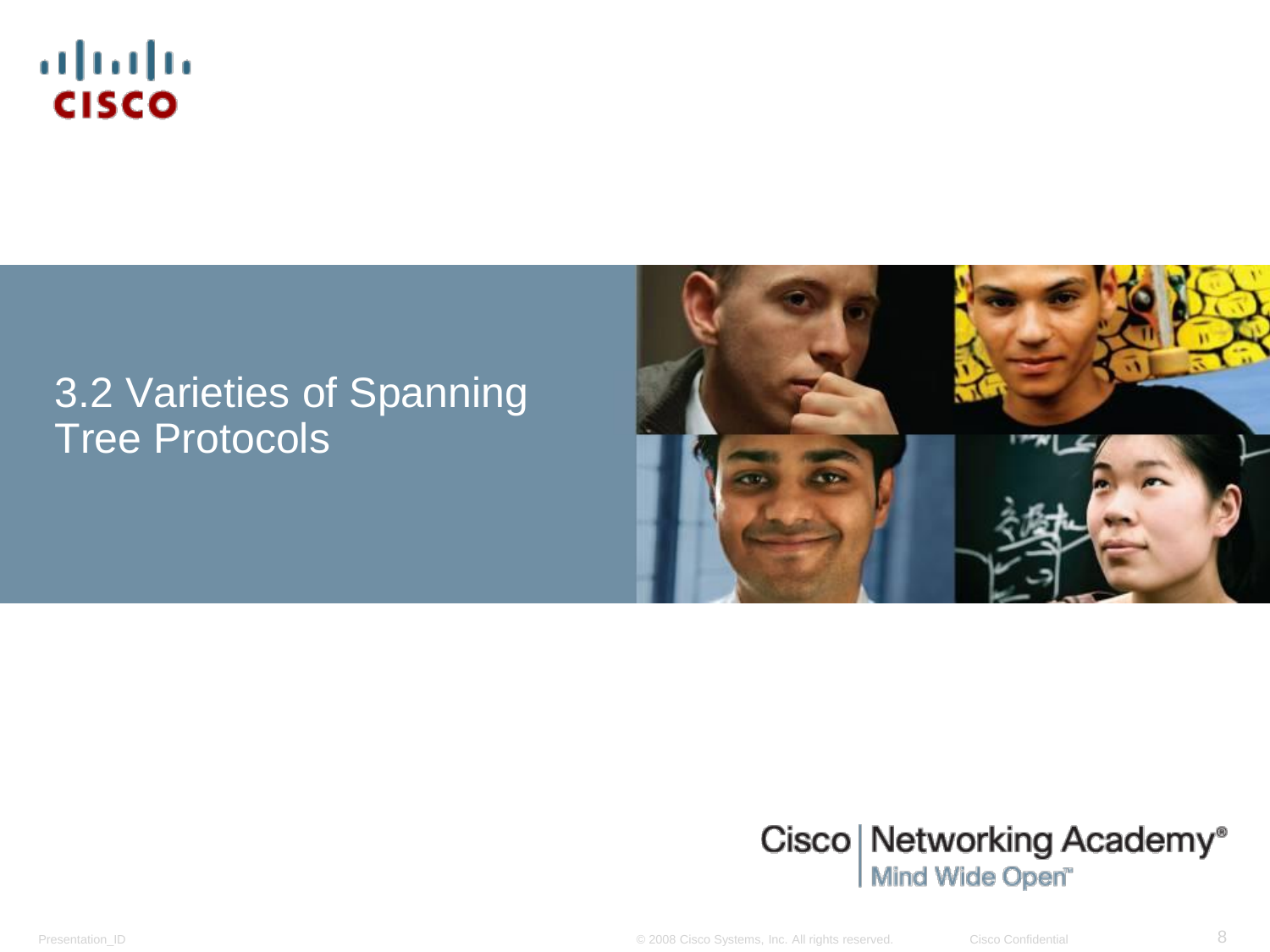#### **PPPoE PPPoE Overview**

- **PPP** can be used on all serial links including those links created with dial-up analog and ISDN modems.
	- PPP supports the ability to assign IP addresses to remote ends of a PPP link.
	- PPP supports CHAP authentication.
	- Ethernet links do not natively support PPP. PPP over Ethernet (PPPoE) provides a solution to this problem. PPPoE creates a PPP tunnel over an Ethernet connection.

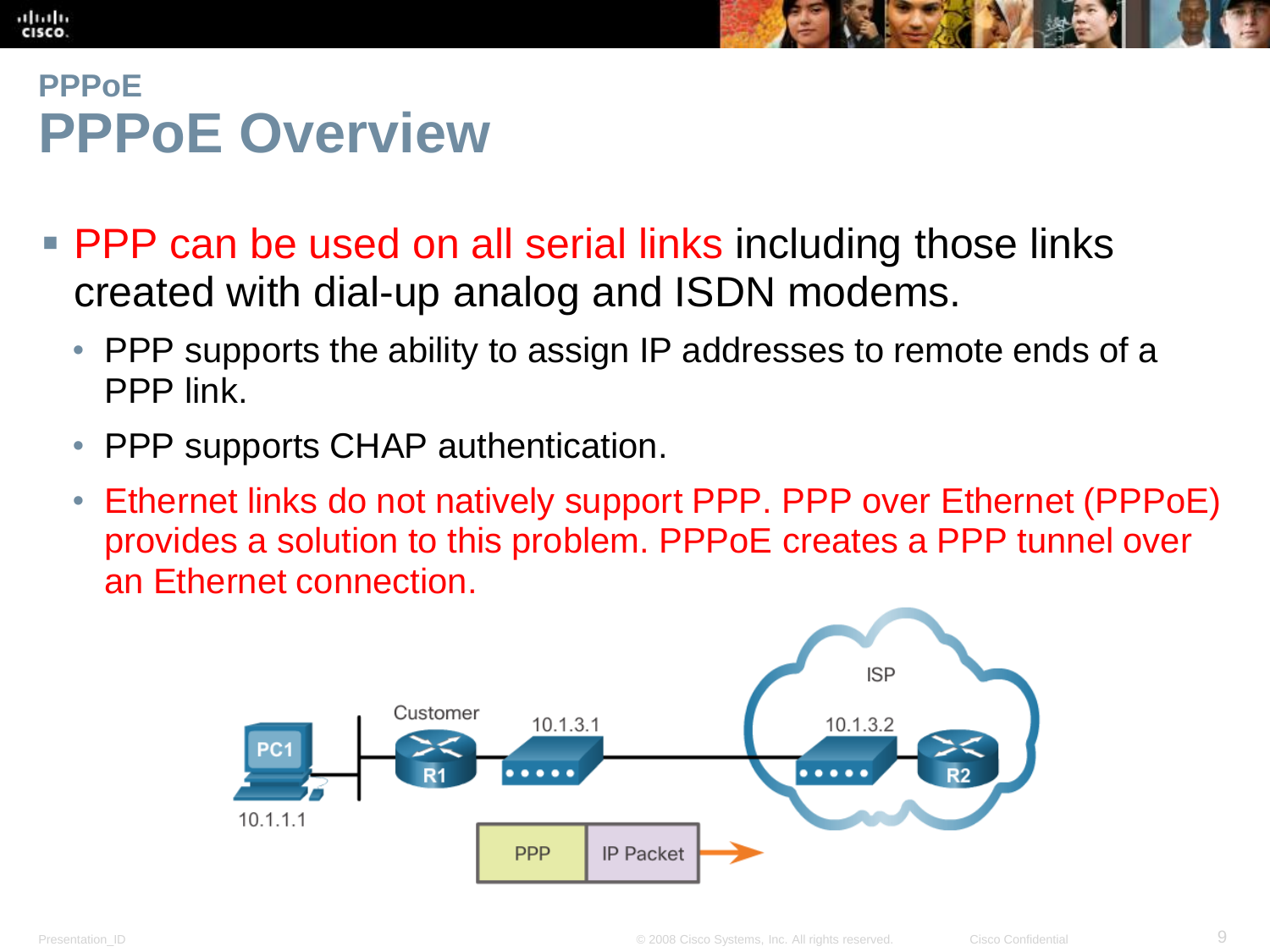

#### **PPPoE Implement PPPoE**

- **PPPoE Configuration** 
	- The dialer interface is created using the **interface dialer** *number* command.
	- The PPP CHAP configuration usually defines one-way authentication; therefore, the ISP authenticates the customer.
	- The physical Ethernet interface that connects to the DSL modem is then enabled with the command **pppoe enable**.
	- The dialer interface is linked to the Ethernet interface with the **dialer pool** and **pppoeclient** commands, using the same number.
	- The maximum transmission unit (MTU) should be set down to 1492, versus the default of 1500, to accommodate the PPPoE headers.
- **PPPOE Verification** 
	- The **show ip interface brief** command is issued to verify the IPv4 address automatically assigned to the dialer interface by the ISP router.
	- The **show interface dialer** command verifies the MTU and PPP encapsulation configured on the dialer interface.
	- The **show pppoe session** command is used to display information about currently active PPPoE sessions.
	- The Ethernet MAC addresses can be verified by using the **show interfaces** command on each router.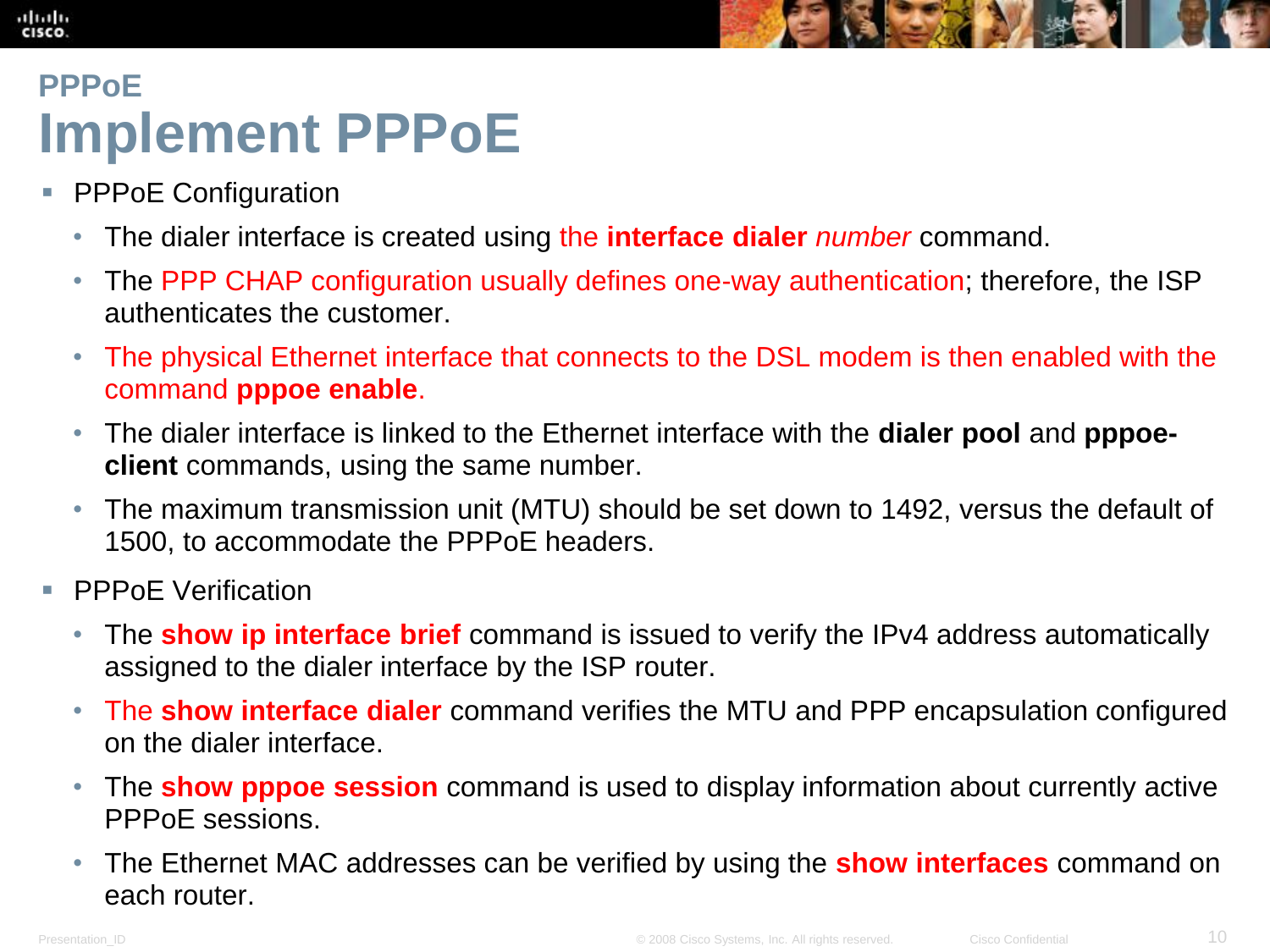#### **CISCO PPPoE Implement PPPoE**

ahah

- PPPoE Troubleshooting
	- Verify PPP negotiation using the **debug ppp negotiation** command.
	- Re-examine the output of the **debug ppp negotiation** command.
	- PPPoE supports an MTU of only 1492 bytes in order to accommodate the additional 8-byte PPPoE header.
	- The **ip tcp adjust-mss** *max-segment-size* interface command adjusts the MSS value during the TCP 3-way handshake.

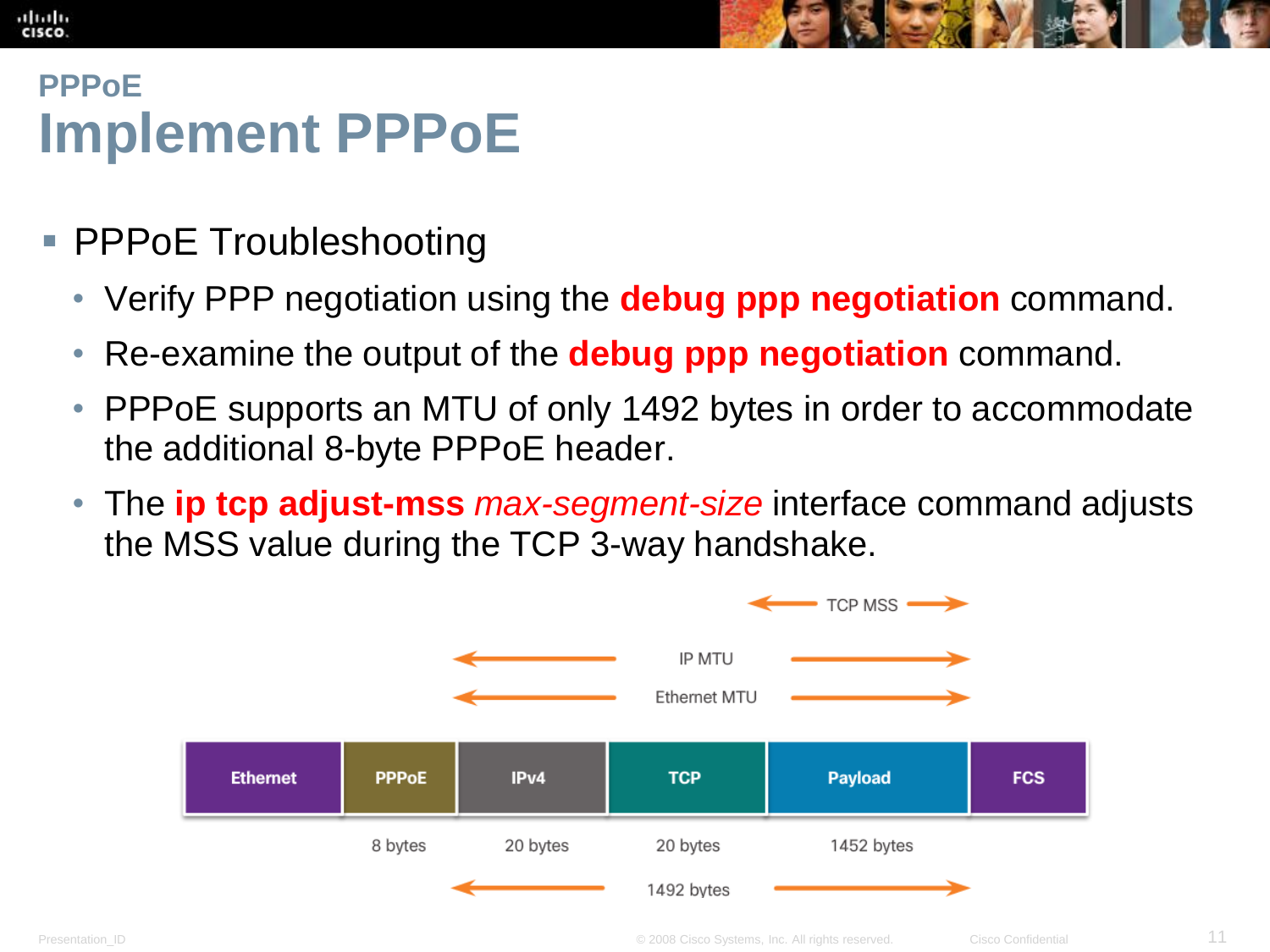







Presentation\_ID **Example 2008** Cisco Systems, Inc. All rights reserved. Cisco Confidential Cisco Confidential 12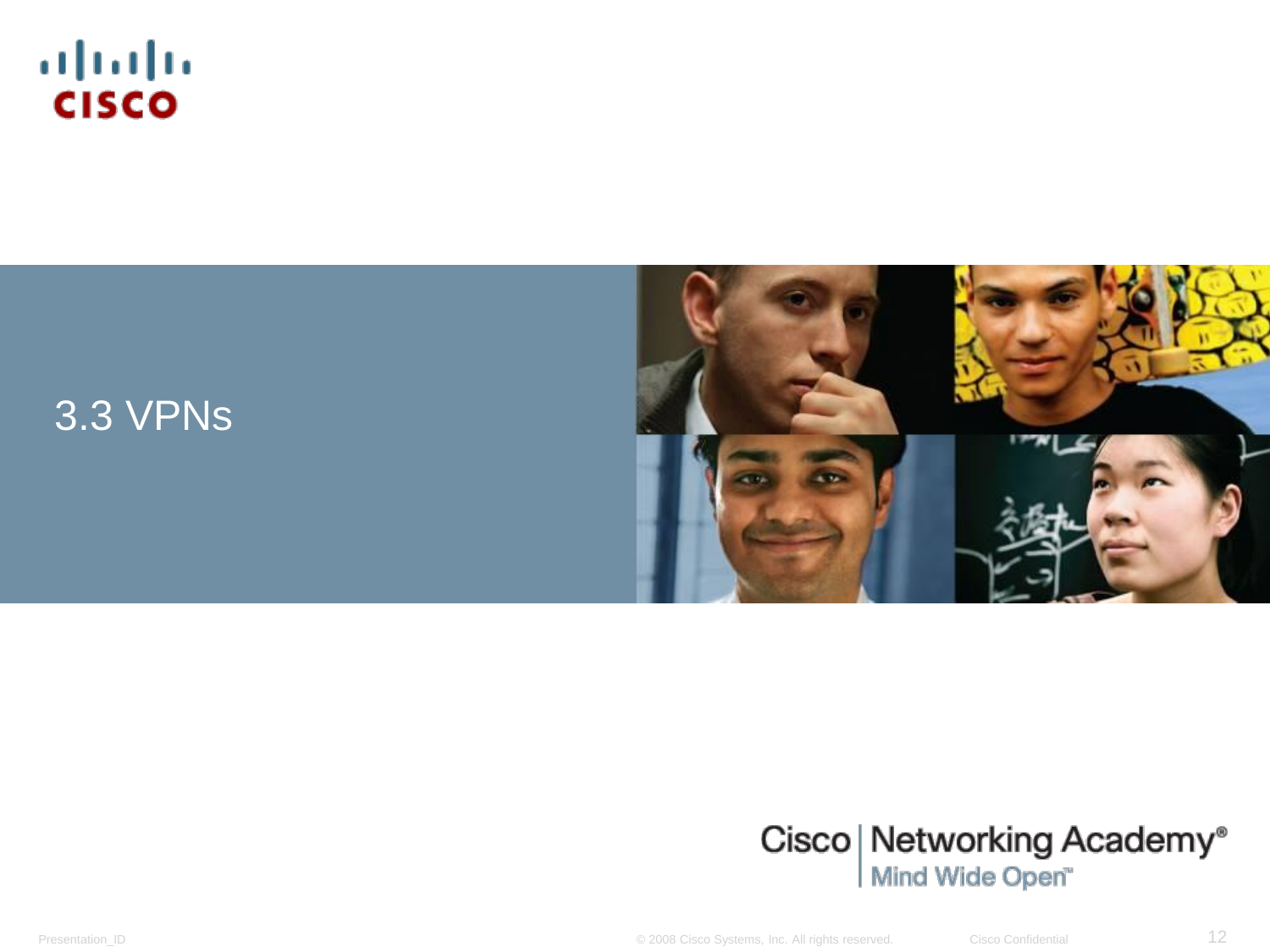# **VPNs Fundamentals of VPNs**

## **Introducing VPNs**

- Organizations use VPNs to create an end-to-end private network connection over third-party networks, such as the Internet.
- Today, a secure implementation of VPN with encryption, such as IPsec VPNs, is what is usually meant by virtual private networking.
- To implement VPNs, a VPN gateway is necessary. The VPN gateway could be a router, a firewall, or a Cisco Adaptive Security Appliance (ASA).

#### ■ Benefits of VPNs

- Cost savings
- Scalability
- Compatibility with broadband technology
- Security

alba ta **CISCO**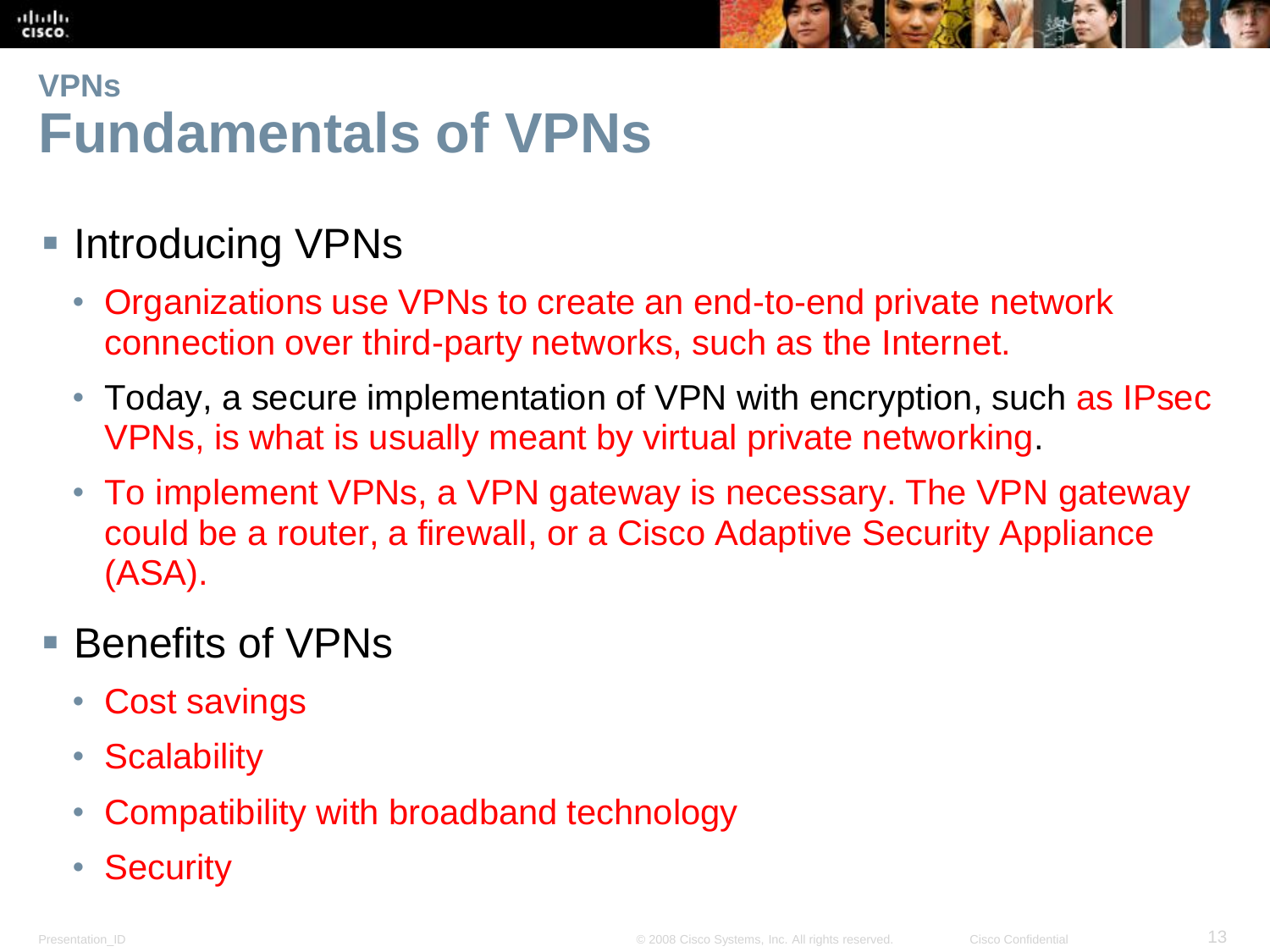#### ahah **CISCO VPNs**

# **Types of VPNs**

#### ■ Site-to-Site

• Site-to-site VPNs connect entire networks to each other, for example, they can connect a branch office network to a company headquarters network.

#### ■ Remote Access

• Remote-access VPNs are used to connect individual hosts that must access their company network securely over the Internet.

#### DMVPN

• Dynamic Multipoint VPN (DMVPN) is a Cisco software solution for building multiple VPNs in an easy, dynamic, and scalable manner.

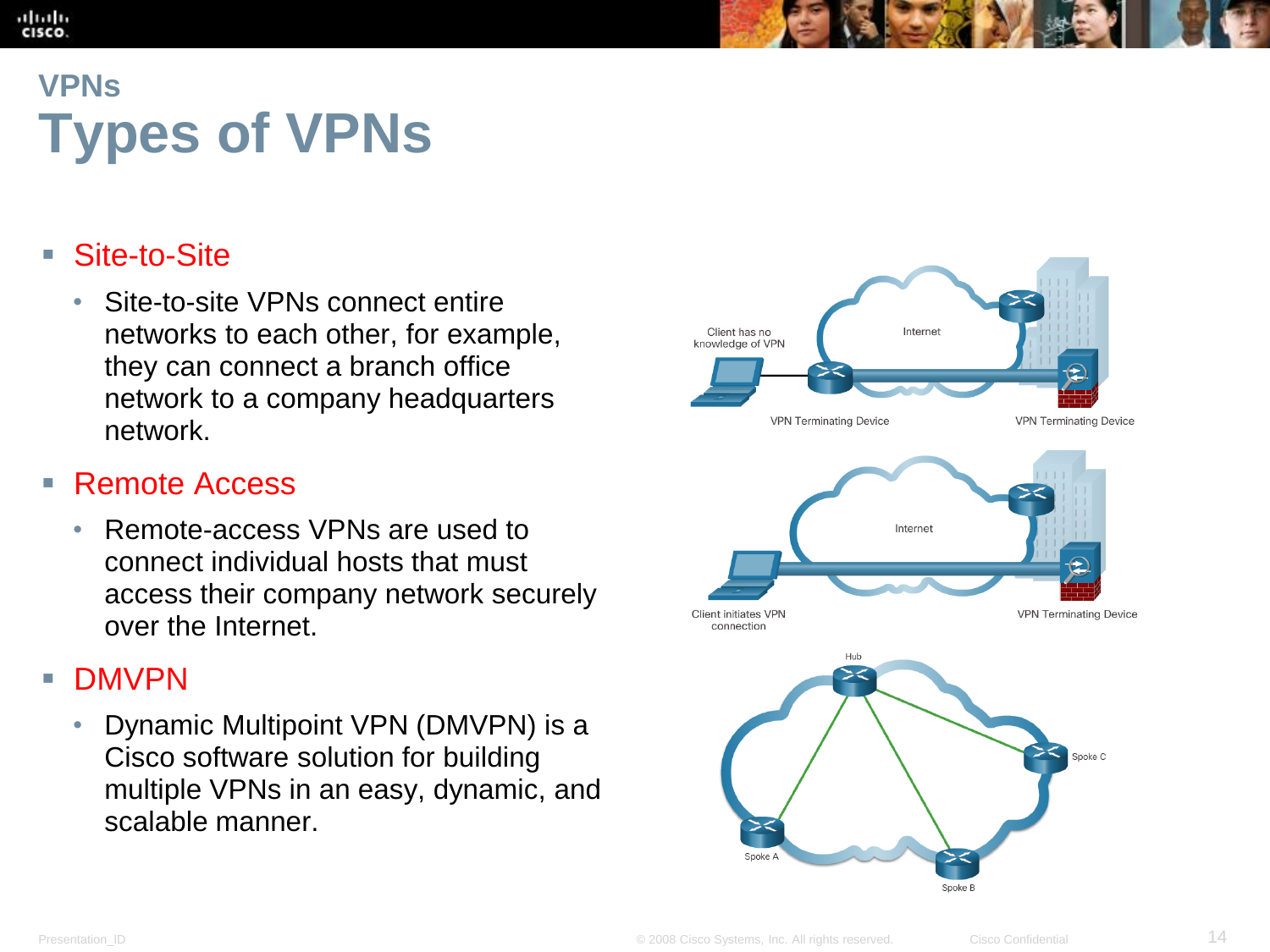







Presentation\_ID **Example 2008** Cisco Systems, Inc. All rights reserved. Cisco Confidential Cisco Confidential 15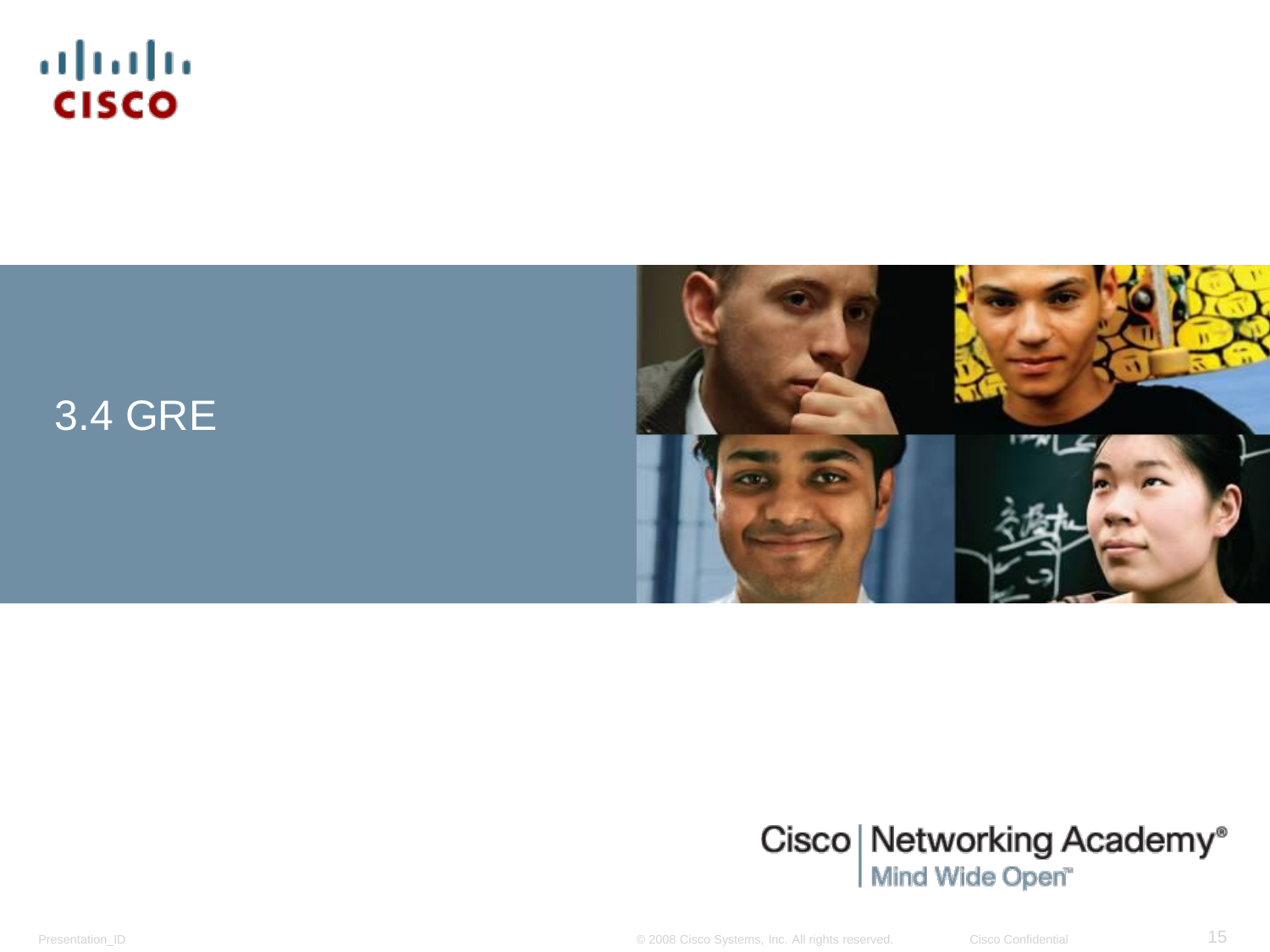### **GRE GRE Overview**

ahah **CISCO** 

#### ■ GRE Introduction

• Generic Routing Encapsulation (GRE) is designed to manage the transportation of multiprotocol and IP multicast traffic between two or more sites, that may only have IP connectivity.

#### ■ GRE Characteristics

• IP tunneling using GRE enables network expansion across a singleprotocol backbone environment.

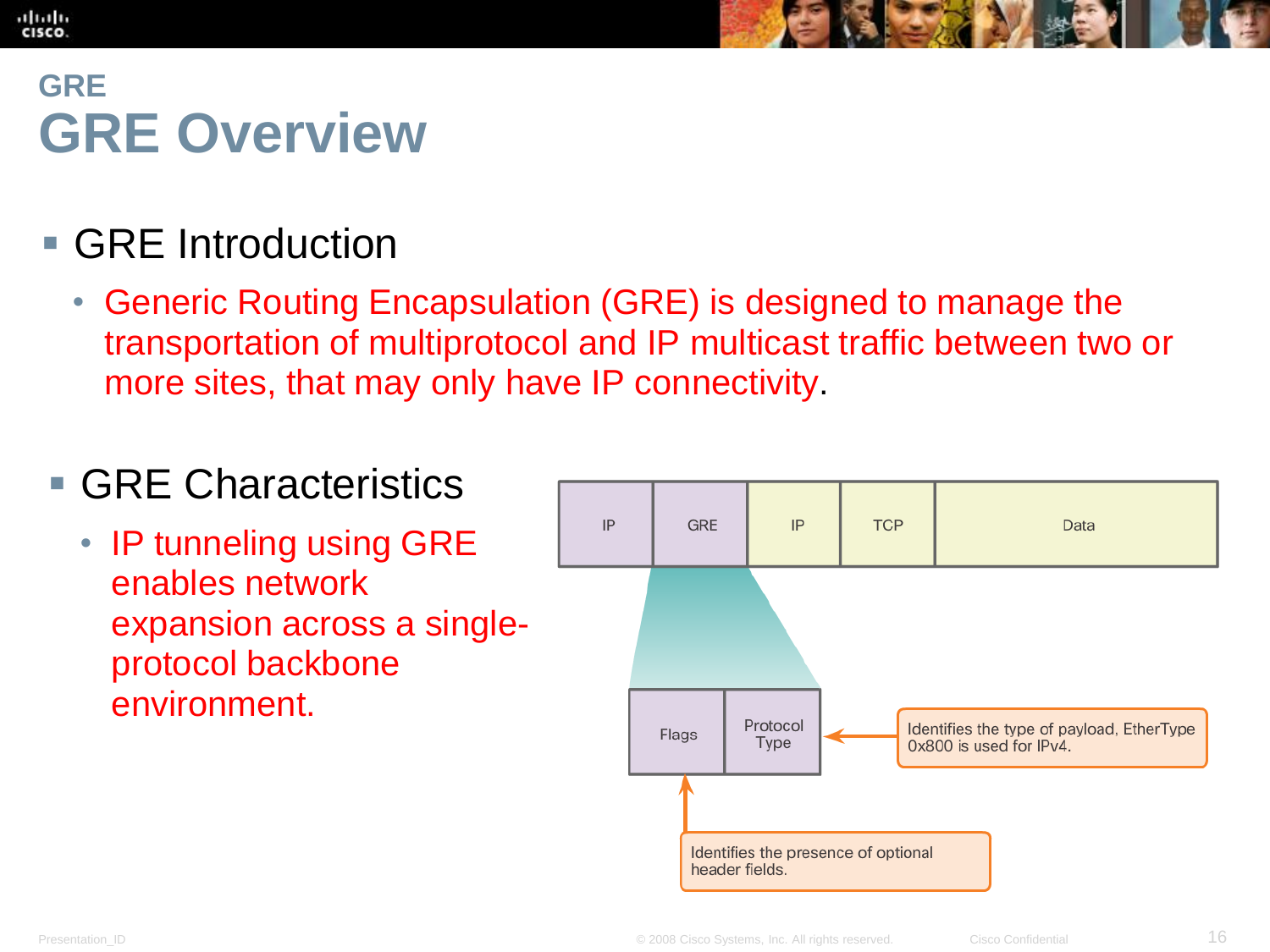### **GRE Implement GRE**

- There are five steps to configuring a GRE tunnel:
	- **Step 1.** Create a tunnel interface using the **interface tunnel number** command.
	- **Step 2.** Configure an IP address for the tunnel interface. This is normally a private IP address.
	- **Step 3.** Specify the tunnel source IP address.
	- **Step 4.** Specify the tunnel destination IP address.
	- **Step 5.** (Optional) Specify GRE tunnel mode as the tunnel interface mode.

| <b>Command</b>                   | <b>Description</b>                                                 |
|----------------------------------|--------------------------------------------------------------------|
| tunnel mode gre ip               | Specifies that the mode of the tunnel<br>interface is GRE over IP. |
| tunnel source<br>ip address      | Specifies the tunnel source address.                               |
| tunnel destination<br>ip address | Specifies the tunnel destination<br>address.                       |
| ip address ip address mask       | Specifies the IP address of the tunnel<br>interface.               |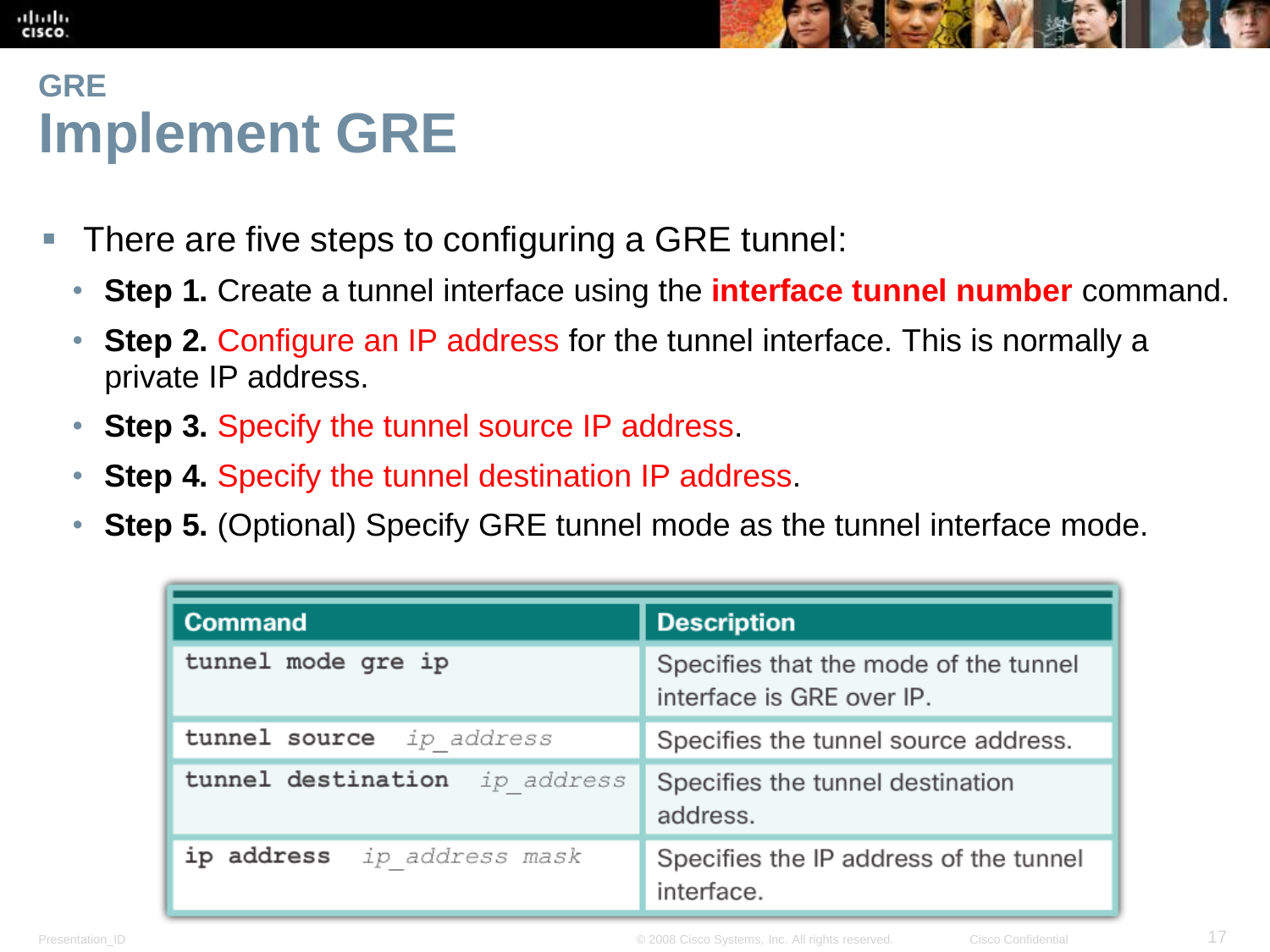## **GRE Implement GRE**

**Verify GRE** 

- To determine whether the tunnel interface is up or down, use the **show ip interface brief** command.
- To verify the state of a GRE tunnel, use the **show interface tunnel** command.
- Verify that an OSPF adjacency has been established over the tunnel interface using the **show ip ospf neighbor** command.
- Troubleshoot GRE
	- Use the **show ip interface brief** command on both routers to verify that the tunnel interface is up and configured with the correct IP addresses for the physical interface and the tunnel interface.
	- Use the **show ip ospf neighbor** command to verify neighbor adjacency.
	- Use **show ip route** to verify that networks are being passed between the two routers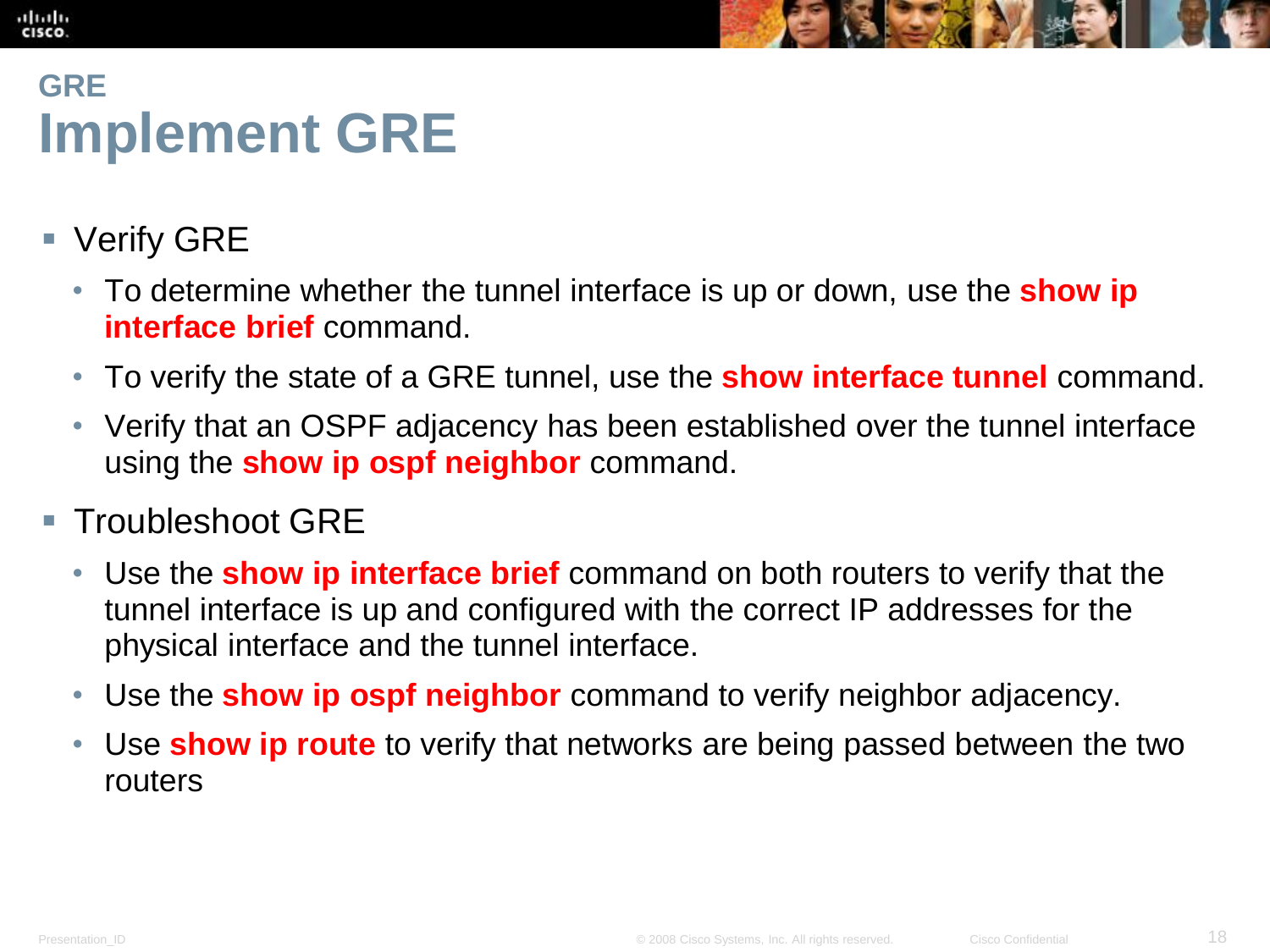







Presentation\_ID **Example 2008** Cisco Systems, Inc. All rights reserved. Cisco Confidential Cisco Confidential 19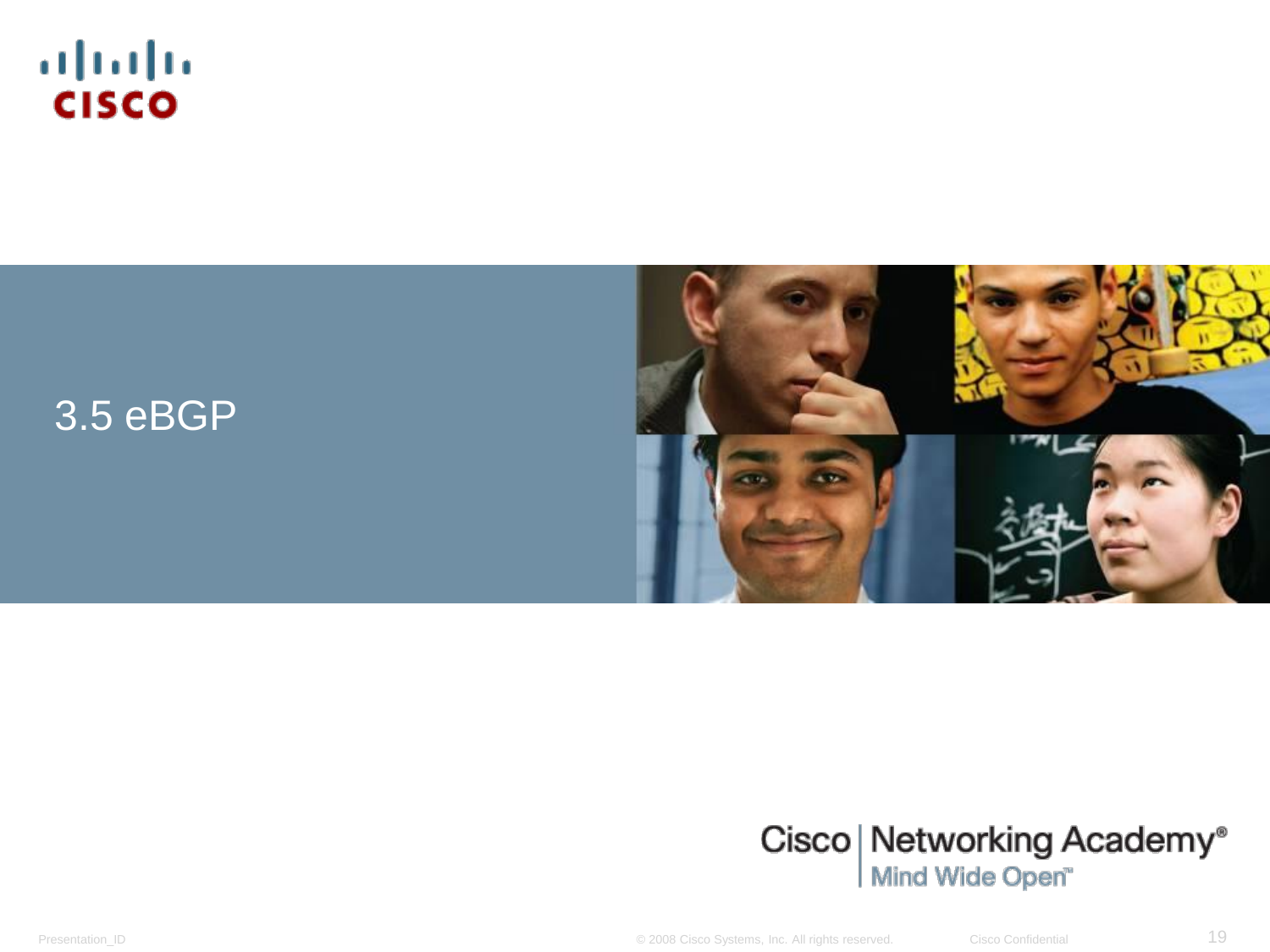# **eBGP BGP Overview**

**IGP and EGP** 

alba ta **CISCO** 

- Interior Gateway Protocols (IGPs) are used to exchange routing information within a company network or an autonomous system (AS).
- Exterior Gateway Protocols (EGPs) are used for the exchange of routing information between autonomous systems.

#### ■ eBGP and iBGP

- External BGP (eBGP) is the routing protocol used between routers in different autonomous systems.
- Internal BGP (iBGP) is the routing protocol used between routers in the same AS.
- This course focuses on eBGP only.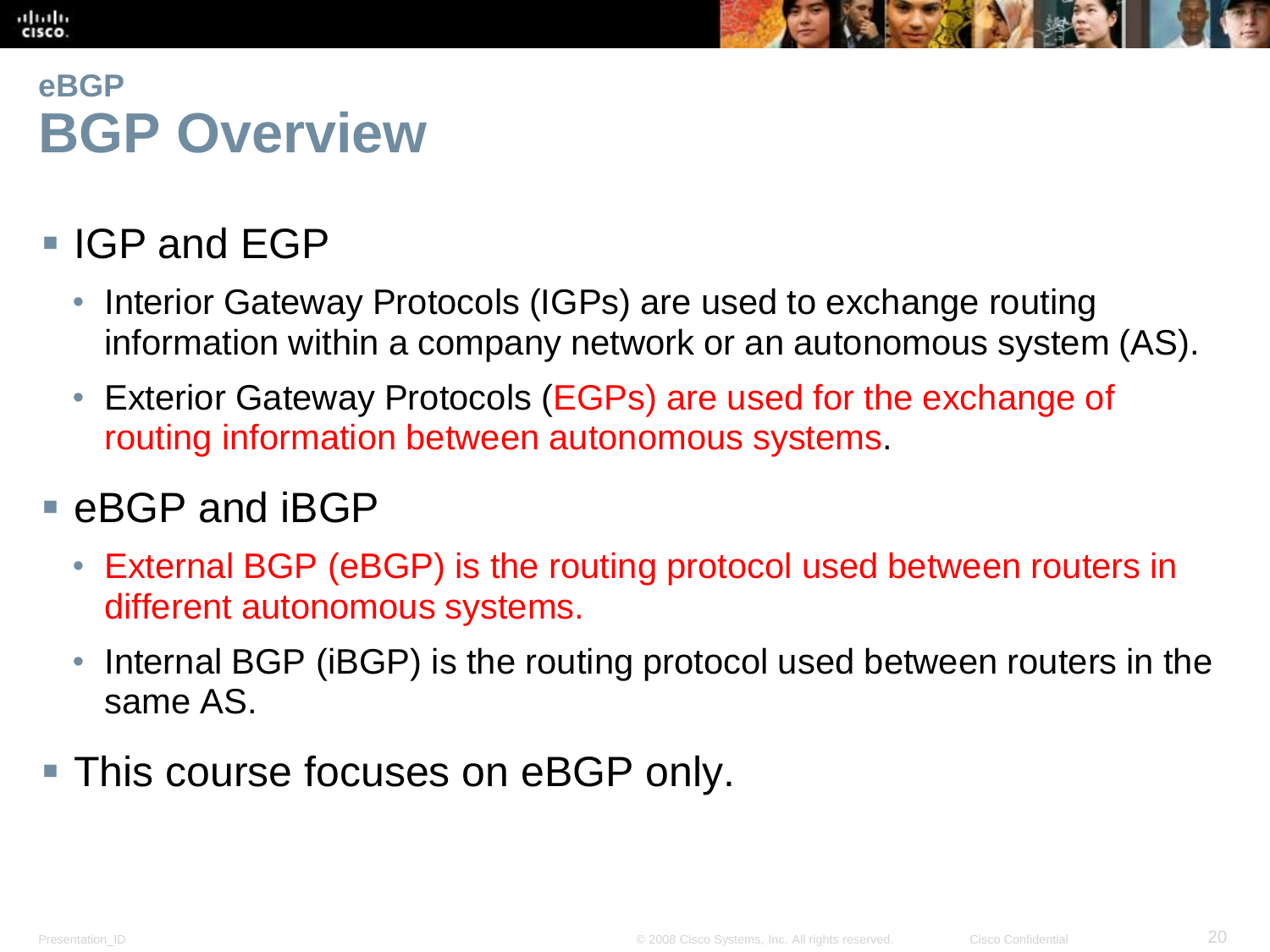#### **eBGP BGP Design Considerations**

#### When to use BGP

- The use of BGP is most appropriate when an AS has connections to multiple autonomous systems.
- BGP should not be used when at least one of the following conditions exist:
	- $\circ$  There is a single connection to the Internet or another AS. This is known as single-homed.
	- o When there is a limited understanding of BGP.

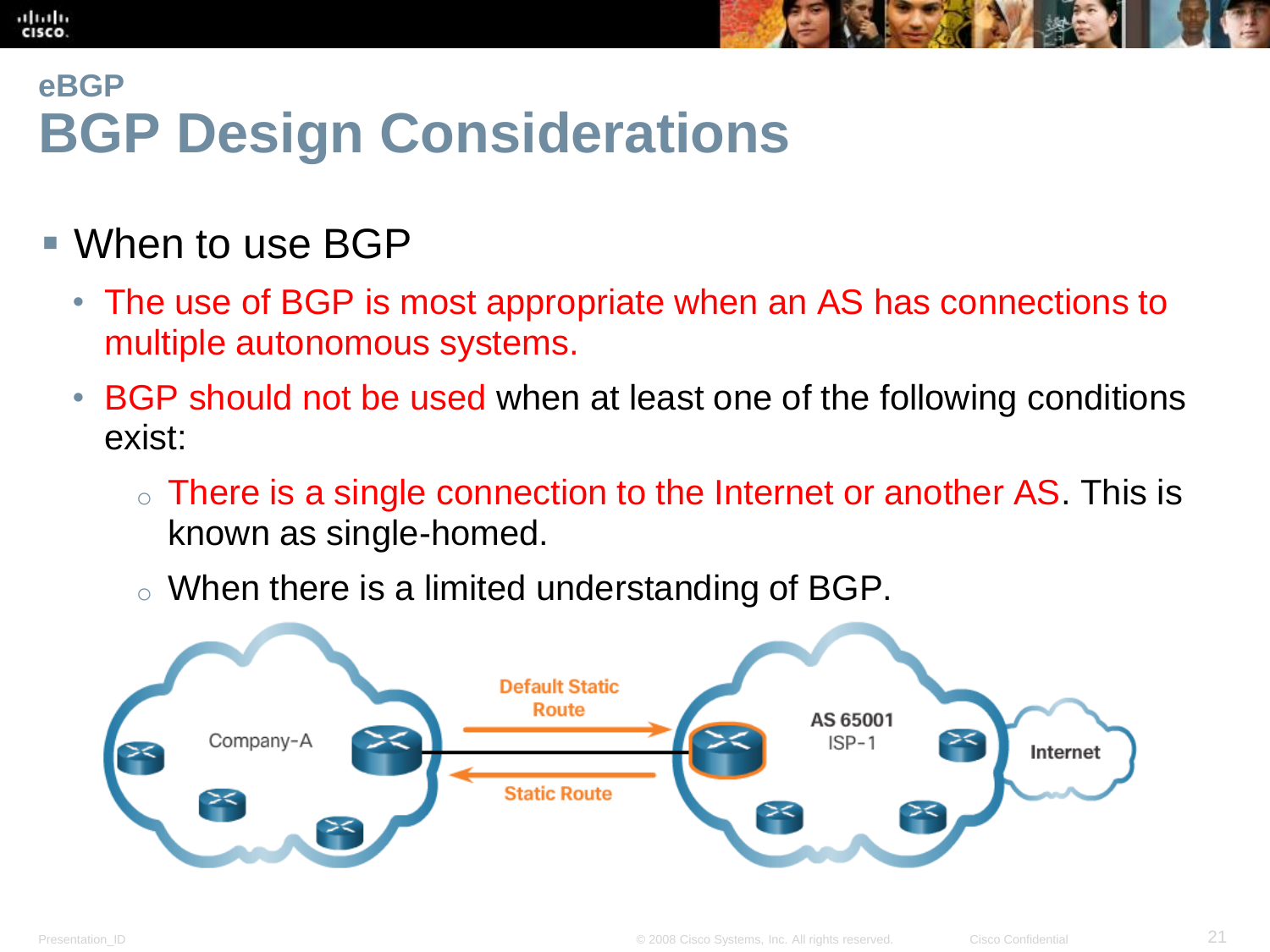#### **eBGP BGP Design Considerations**

#### **BGP Options**

- There are three common ways an organization can choose to implement BGP in a multi-homed environment:
	- o Default Route Only This is the simplest method to implement BGP. However, because the company only receives a default route from both ISPs, sub-optimal routing may occur.
	- o Default Route and ISP Routes This option allows Company-A to forward traffic to the appropriate ISP for networks advertised by that ISP.
	- o All Internet Routes Because Company-A receives all Internet routes from both ISPs, Company-A can determine which ISP to use as the best path to forward traffic for any network. Although this solves the issue of sub-optimal routing, the Company-A's BGP router must contain all Internet routes.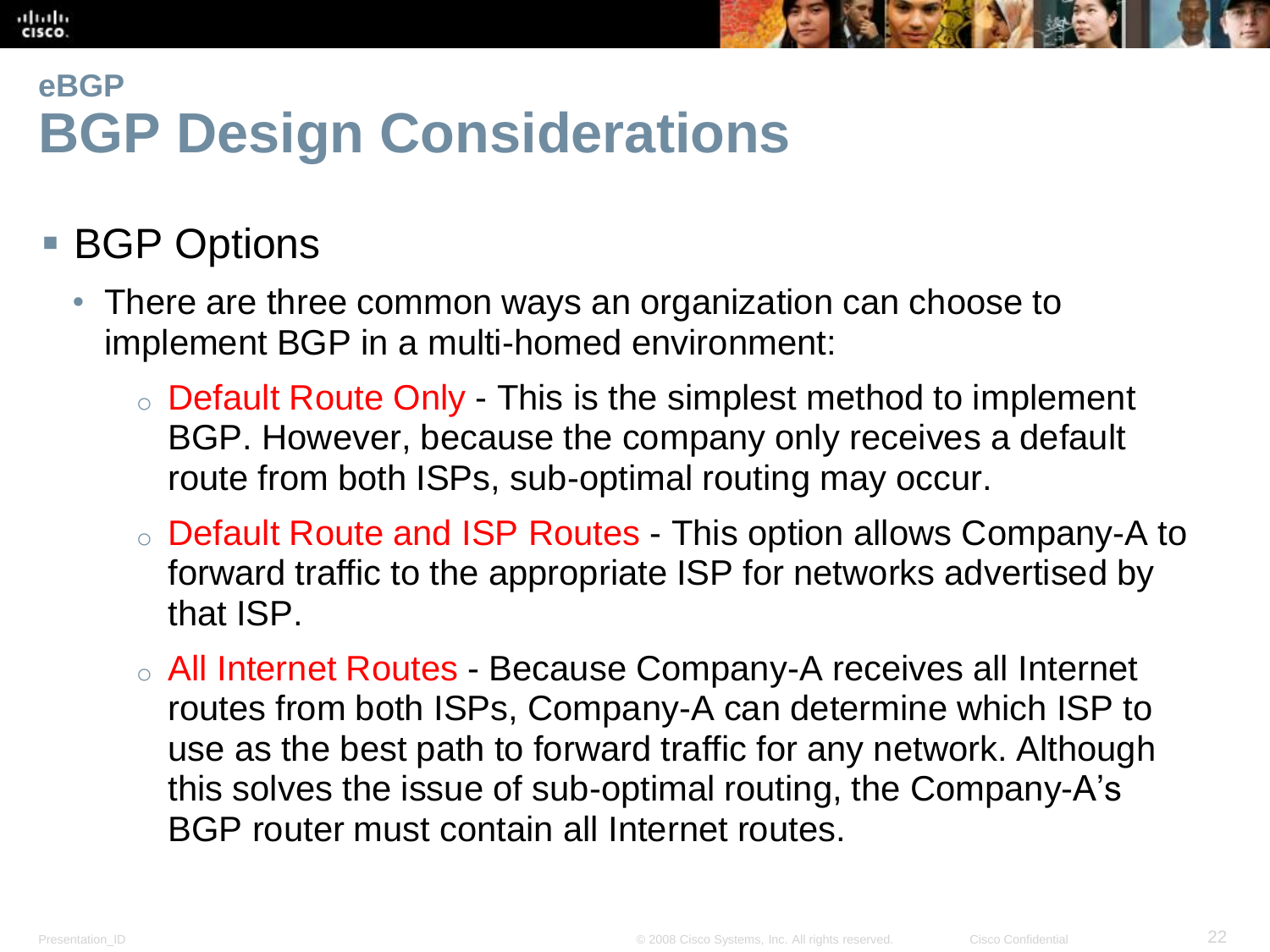#### **eBGP BGP Branch Configuration**

- BGP Configuration Commands
	- There are three steps to implement eBGP:
		- o **Step 1**: Enable BGP routing.
		- o **Step 2**: Configure BGP neighbor(s) (peering).
		- o **Step 3**: Advertise network(s) originating from this AS.

| Command                                                                 | <b>Description</b>                                                                                                                         |
|-------------------------------------------------------------------------|--------------------------------------------------------------------------------------------------------------------------------------------|
| Router (config) # router bgp as-number                                  | Enables a BGP routing process, and places the router in router<br>configuration mode.                                                      |
| Router (config-router) $#$ neighbor ip-<br>address remote-as as-number  | Specifies a BGP neighbor. The as-number is the neighbor's AS<br>number.                                                                    |
| Router (config-router) # network<br>network-address [mask network-mask] | Advertises a network address to an eBGP neighbor as being<br>originated by this AS. The network-mask is the subnet mask<br>of the network. |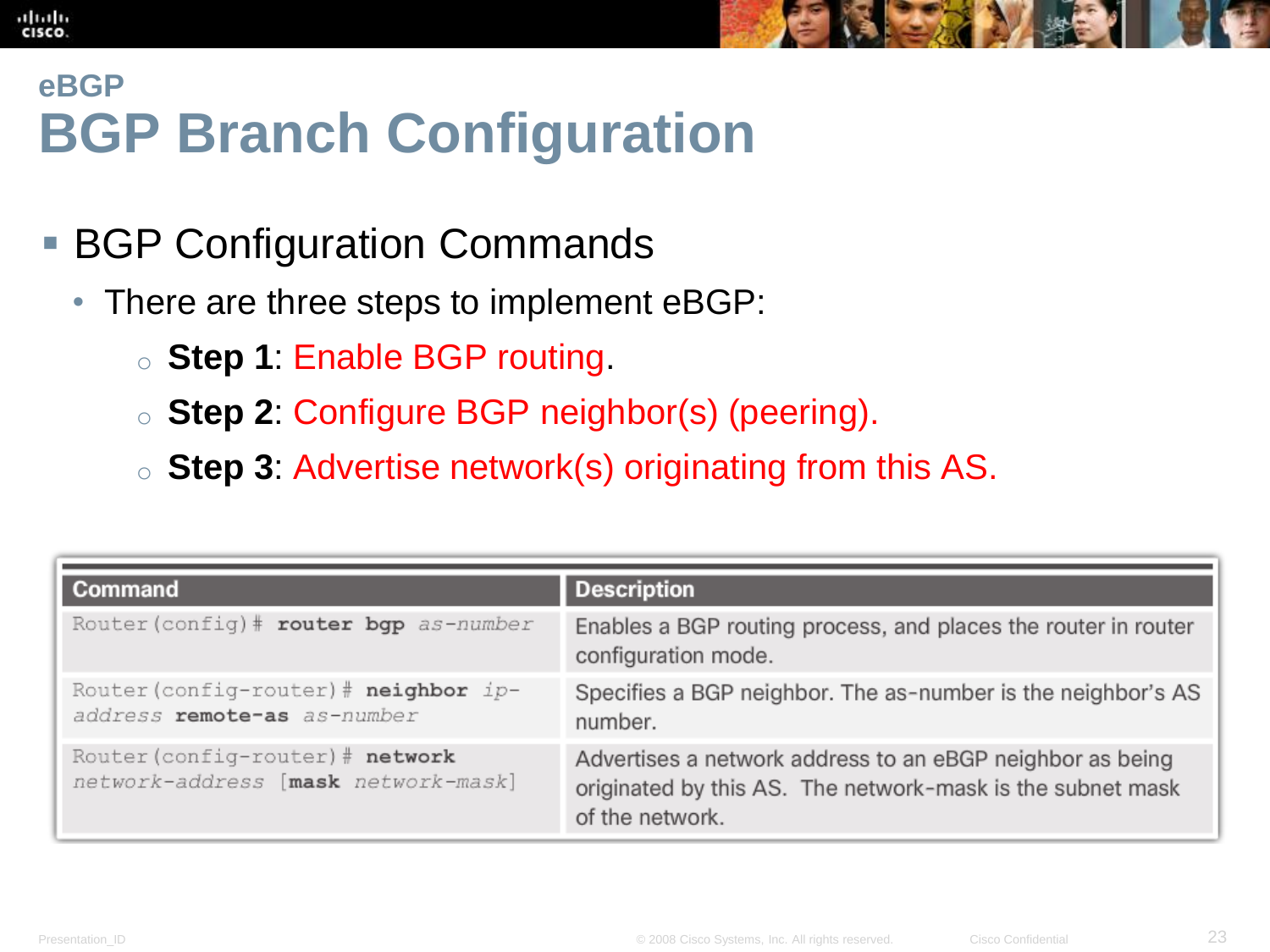### **eBGP BGP Branch Configuration**

## ■ Verify eBGP

aludo<br>cisco.

• Three commands can be used to verify eBGP

| Command                     | <b>Description</b>                                                                     |
|-----------------------------|----------------------------------------------------------------------------------------|
| Router# show ip route       | Verify routes advertised by the BGP neighbor are present in the IPv4<br>routing table. |
| Router# show ip bgp         | Verify that received and advertised IPv4 networks are in the BGP table.                |
| Router# show ip bgp summary | Verify IPv4 BGP neighbors and other BGP information.                                   |

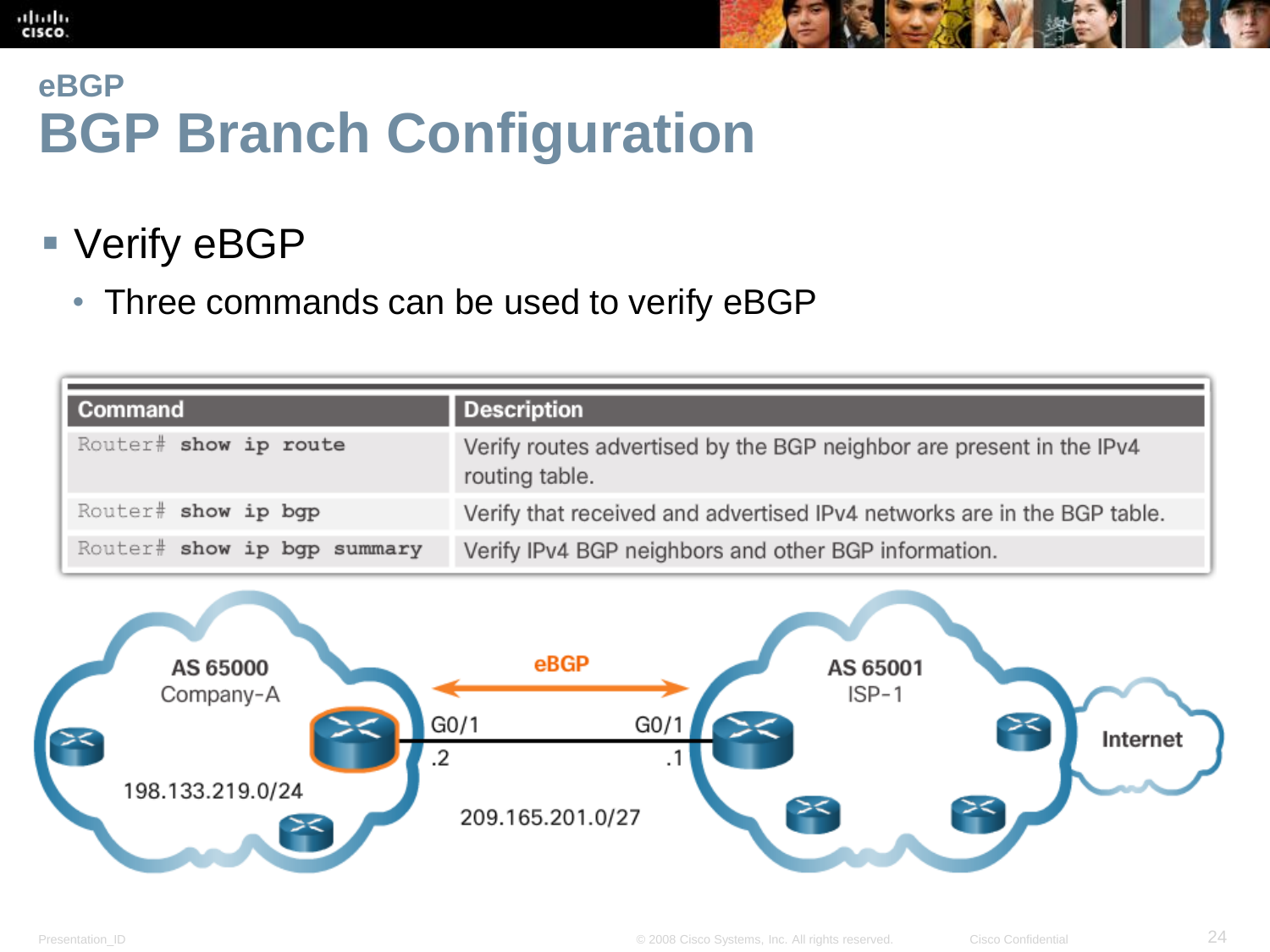

#### 3.6 Chapter Summary





Presentation\_ID **Example 2008** Cisco Systems, Inc. All rights reserved. Cisco Confidential **25**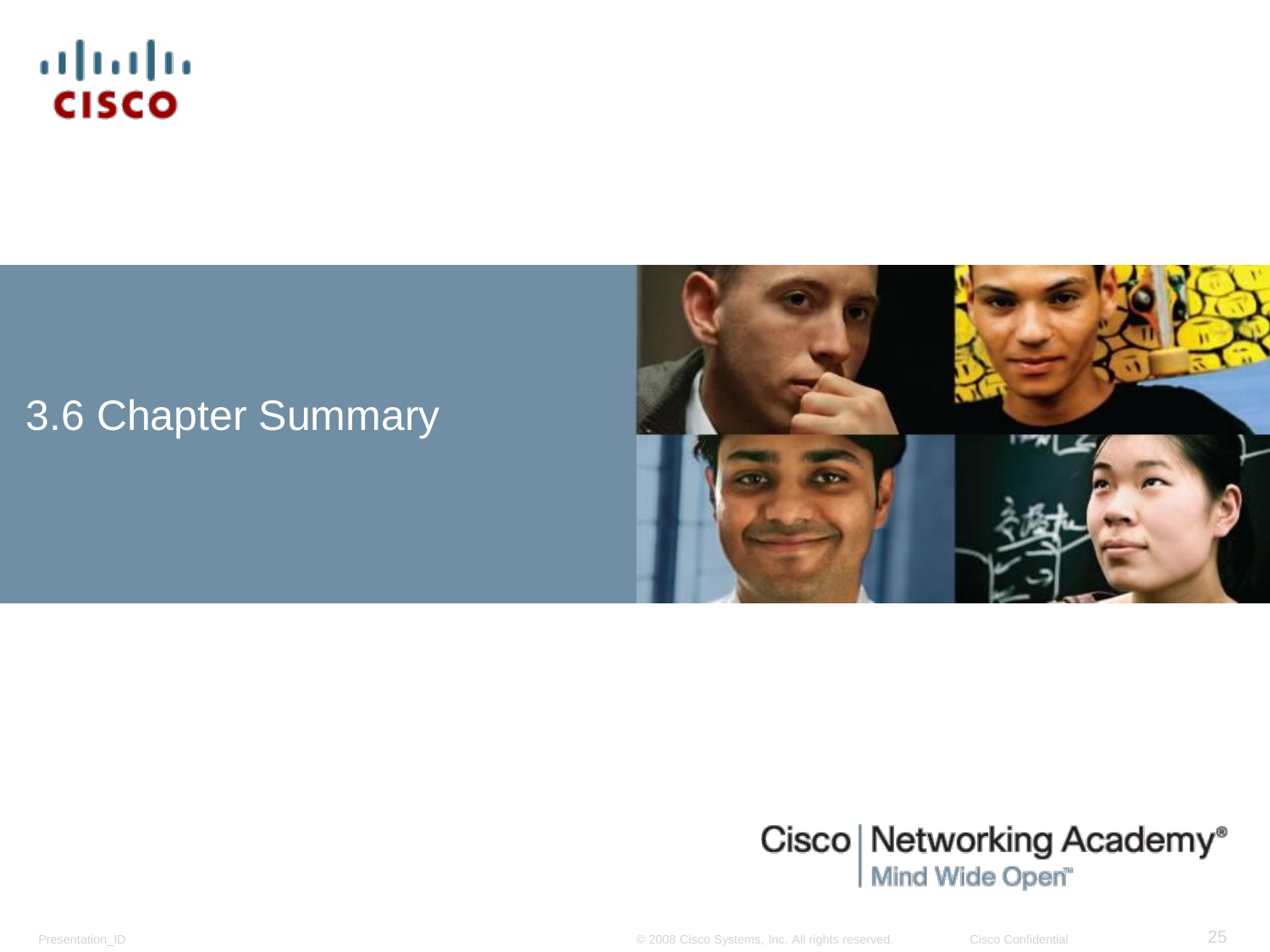#### ahah **CISCO**



#### **Chapter Summary Summary**

- Broadband transmission is provided by a wide range of technologies, including DSL, fiber-to-the-home, coaxial cable systems, wireless, and satellite. This transmission requires additional components at the home end and at the corporate end. Broadband wireless solutions include municipal Wi-Fi, cellular/mobile, and satellite Internet. Municipal Wi-Fi mesh networks are not widely deployed. Cellular/mobile coverage can be limited and bandwidth can be an issue. Satellite Internet is relatively expensive and limited, but it may be the only method to provide access.
- If multiple broadband connections are available to a particular location, a cost-benefit analysis should be performed to determine the best solution. The best solution may be to connect to multiple service providers to provide redundancy and reliability.
- **PPPOE** is a popular data link protocol for connecting remote networks to their ISPs. PPPoE provides the flexibility of PPP and the convenience of Ethernet.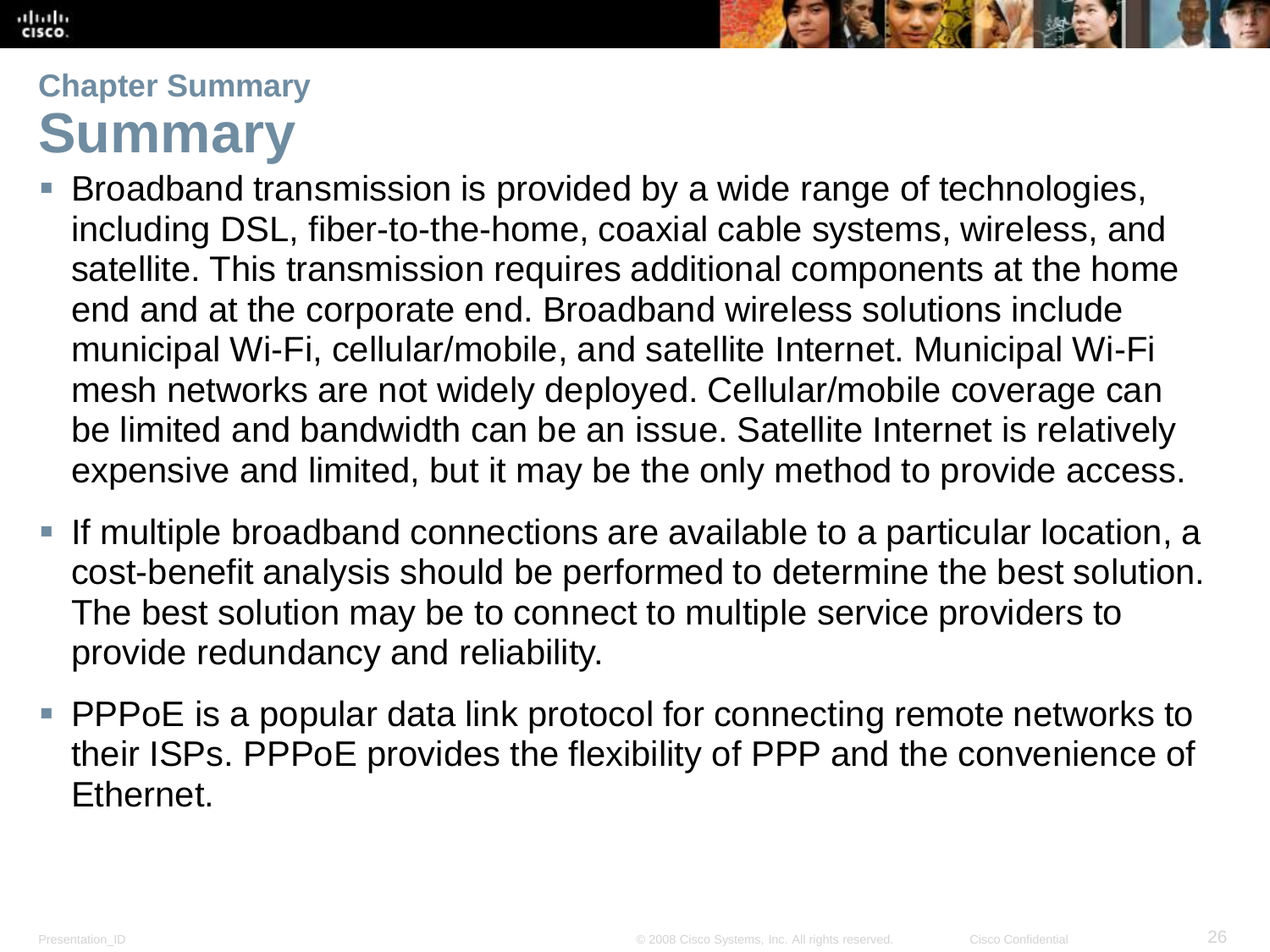

#### **Chapter Summary Summary Continued**

- VPNs are used to create a secure end-to-end private network connection over a third party network, such as the Internet. GRE is a basic, nonsecure site-to-site VPN tunneling protocol that can encapsulate a wide variety of protocol packet types inside IP tunnels, thus allowing an organization to deliver other protocols through an IP-based WAN. Today it is primarily used to deliver IP multicast traffic or IPv6 traffic over an IPv4 unicast-only connection.
- BGP is the routing protocol implemented between autonomous systems. Three basic design options for eBGP are as follows:
- The ISP advertises a default route only to the customer
- The ISP advertises a default route and all of its routes to the customer.
- The ISP advertises all Internet routes to the customer.
- Implementing eBGP in a single-homed network only requires a few commands.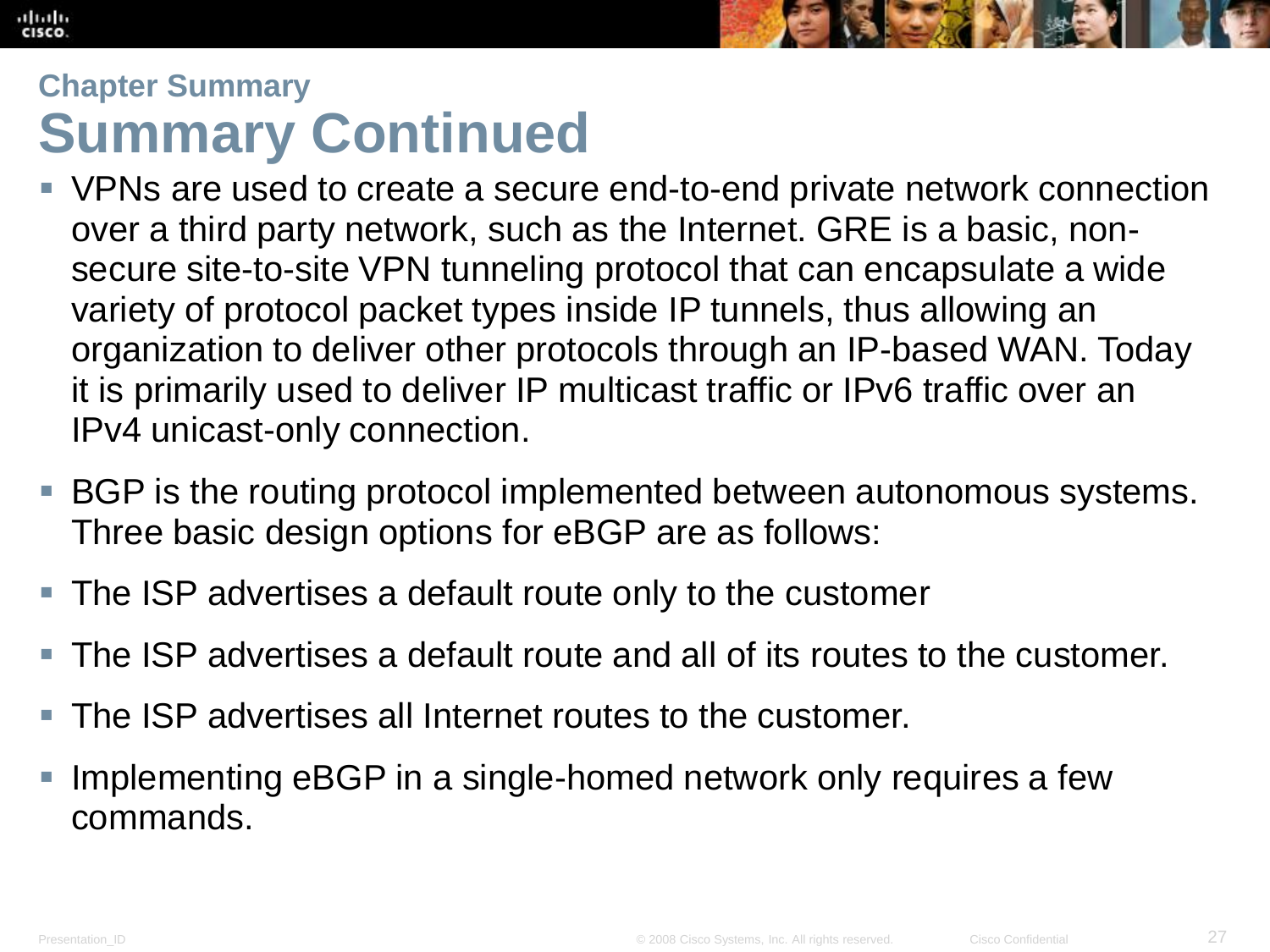# Cisco | Networking Academy<sup>®</sup><br>Mind Wide Open<sup>™</sup>